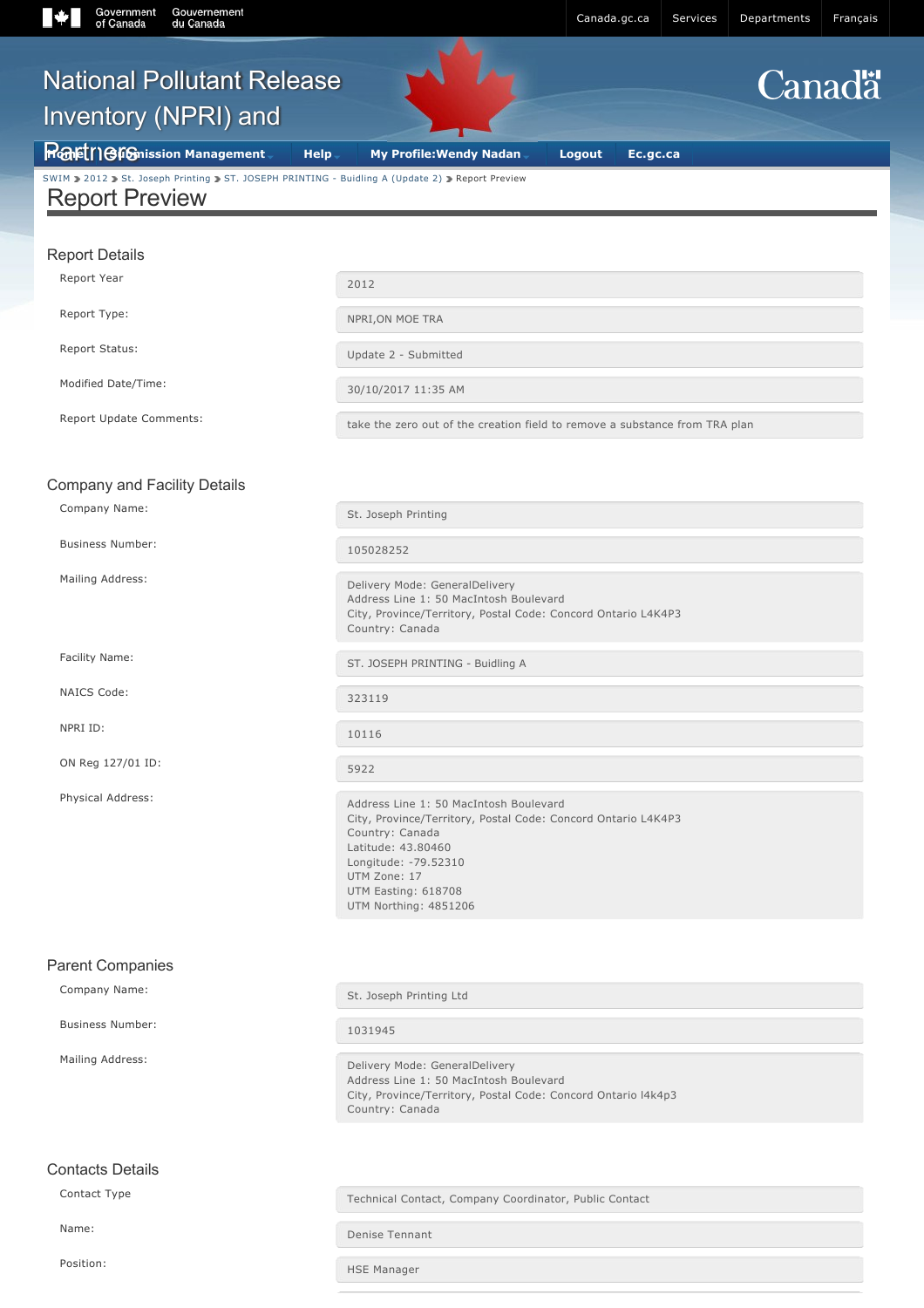| Telephone:                                                | 9056603111                                         |
|-----------------------------------------------------------|----------------------------------------------------|
| Fax:                                                      | 9056607250                                         |
| Email:                                                    | denise.tennant@stjoseph.com                        |
| Contact Type                                              | Certifying Official, Highest Ranking Employee      |
| Name:                                                     | Ryan Anderson                                      |
| Position:                                                 | Vice President                                     |
| Telephone:                                                | 9056603111                                         |
| Email:                                                    | ryan.anderson@stjoseph.com                         |
| Contact Type                                              | Contractor Contact, Person who prepared the report |
| Name:                                                     | Wendy Nadan                                        |
| Position:                                                 | Principal                                          |
| Telephone:                                                | 5199404724                                         |
| Email:                                                    | wendy@nadanconsulting.com                          |
| Independent contractor/consultant company<br>name:        | Nadan Consulting Ltd.                              |
| Contact Type                                              | Contractor Contact                                 |
| Name:                                                     | MIHAELA DRAGHICI                                   |
| Position:                                                 | <b>Environmental Consultant</b>                    |
| Telephone:                                                | 9057611783                                         |
| Fax:                                                      | 9057616524                                         |
| Email:                                                    | mdraghici@envirovision-inc.com                     |
| Independent contractor/consultant company<br>$m = ma - a$ | Nadan Consulting Ltd.                              |

Independent contractor/consultant company name:

#### General Information

| Number of employees:                                                                               | 340                                  |
|----------------------------------------------------------------------------------------------------|--------------------------------------|
| Activities for Which the 20,000-Hour Employee<br>Threshold Does Not Apply:                         | None of the above                    |
| Activities Relevant to Reporting Dioxins,<br>Furans and Hexacholorobenzene:                        | None of the above                    |
| Activities Relevant to Reporting of Polycyclic<br>Aromatic Hydrocarbons (PAHs):                    | Wood preservation using creosote: No |
| Is this the first time the facility is reporting to<br>the NPRI (under current or past ownership): | <b>No</b>                            |
| Is the facility controlled by another Canadian<br>company or companies:                            | <b>No</b>                            |
| Did the facility report under other<br>environmental regulations or permits:                       | <b>No</b>                            |
| Is the facility required to report one or more<br>NPRI Part 4 substances (Criteria Air             | Yes                                  |
| Contaminants):                                                                                     |                                      |
| Was the facility shut down for more than one<br>week during the year:                              | <b>No</b>                            |
| Operating Schedule - Days of the Week:                                                             | Mon, Tue, Wed, Thu, Fri              |
|                                                                                                    |                                      |
| Usual Number of Operating Hours per day:                                                           | 24                                   |
|                                                                                                    |                                      |
| Usual Daily Start Time (24h) (hh:mm):                                                              | 07:00                                |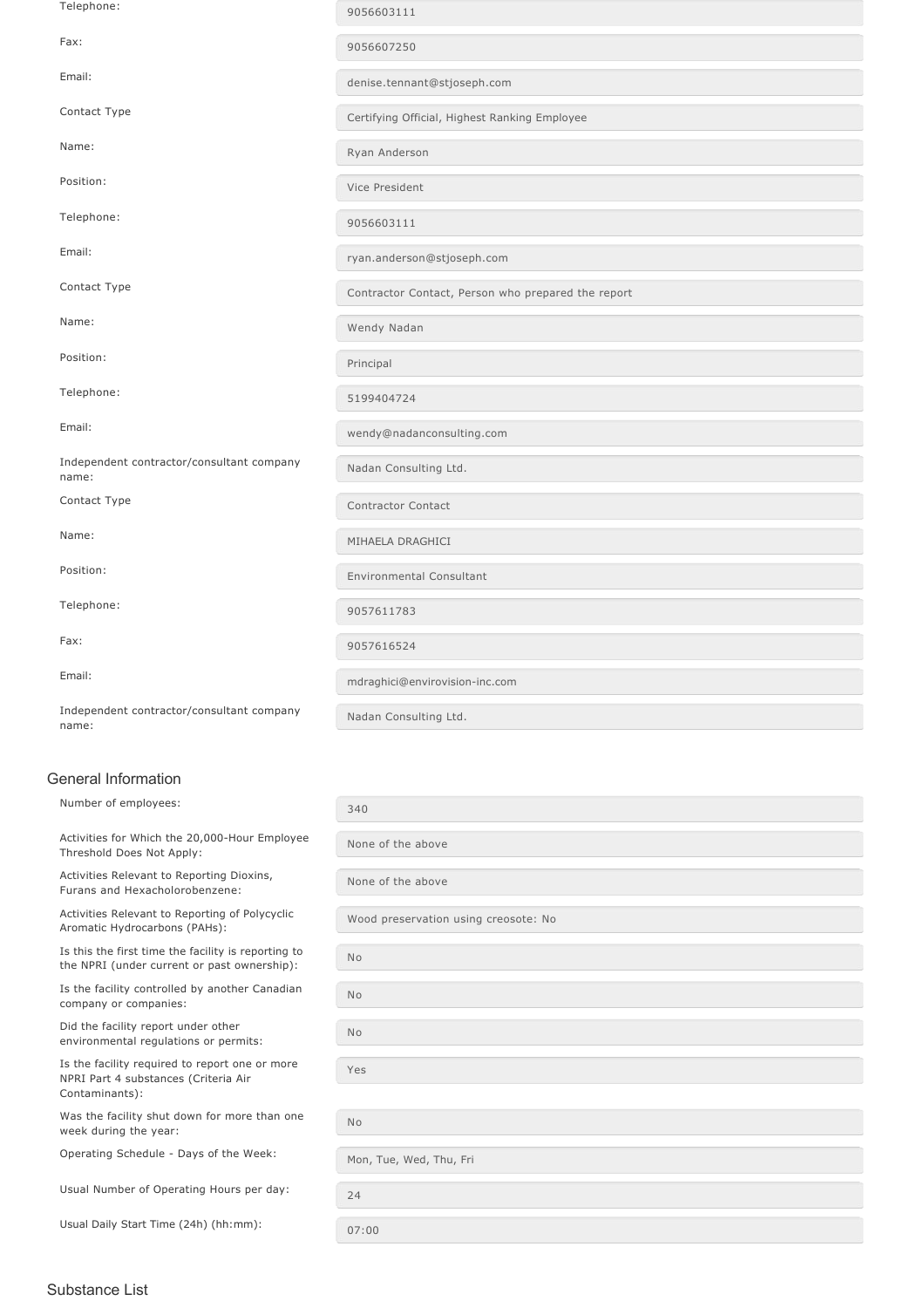| <b>CAS RN</b> | Substance Name                    | <b>Releases</b> | <b>Releases (Speciated VOCs)</b> | <b>Disposals</b> | Recycling | Unit   |
|---------------|-----------------------------------|-----------------|----------------------------------|------------------|-----------|--------|
| NA - M16      | Volatile Organic Compounds (VOCs) | 17.8389         | 12.4457                          | N/A              | N/A       | tonnes |
|               |                                   |                 |                                  |                  |           |        |

#### Applicable Programs

| <b>CAS RN</b> | <b>Substance Name</b>             | <b>NPRI</b> | <b>ON MOE TRA</b> | <b>ON MOE Reg 127/01</b> | First report for<br>this substance to<br>the ON MOE TRA |
|---------------|-----------------------------------|-------------|-------------------|--------------------------|---------------------------------------------------------|
| NA - M16      | Volatile Organic Compounds (VOCs) | Yes         | Yes               |                          | Yes                                                     |

#### General Information about the Substance Releases and Transfers of the Substance

| <b>CAS RN</b> | <b>Substance Name</b>                | Was the substance<br>released on-site | The substance will be reported as the sum of<br>releases to all media (total of 1 tonne or less) | 1 tonne or more of a Part 5 Substance<br>(Speciated VOC) was released to air |
|---------------|--------------------------------------|---------------------------------------|--------------------------------------------------------------------------------------------------|------------------------------------------------------------------------------|
| NA - M16      | Volatile Organic<br>Compounds (VOCs) |                                       | <b>No</b>                                                                                        | Yes                                                                          |

#### General Information about the Substance - Disposals and Off-site Transfers for Recycling

| <b>CAS RN</b> | Substance<br><b>Name</b>                | site), or transferred for treatment prior to<br>final disposal | Was the substance disposed of (on-site or off- Is the facility required to report on disposals of Was the substance<br>tailings and waste rock for the selected<br>reporting period | transferred off-site for<br>recycling |
|---------------|-----------------------------------------|----------------------------------------------------------------|-------------------------------------------------------------------------------------------------------------------------------------------------------------------------------------|---------------------------------------|
| NA - M16      | Volatile Organic<br>Compounds<br>(VOCs) |                                                                |                                                                                                                                                                                     |                                       |

#### General Information about the Substance Nature of Activities

| <b>CAS RN</b> | <b>Substance Name</b>             | <b>Manufacture the Substance</b> | <b>Process the Substance</b> | Otherwise Use of the Substance |
|---------------|-----------------------------------|----------------------------------|------------------------------|--------------------------------|
| NA - M16      | Volatile Organic Compounds (VOCs) |                                  |                              |                                |

#### TRA Quantifications

| <b>CAS RN</b> | <b>Substance Name</b>             | Use, Creation, Contained in Product | <b>Ouantity</b> | Use ranges for public reporting |
|---------------|-----------------------------------|-------------------------------------|-----------------|---------------------------------|
| NA - M16      | Volatile Organic Compounds (VOCs) | Use                                 | 955.9538 tonnes | Yes                             |
| NA - M16      | Volatile Organic Compounds (VOCs) | Creation                            | 0 tonnes        | Yes                             |
| NA - M16      | Volatile Organic Compounds (VOCs) | Contained in Product                |                 |                                 |

#### TRA Quantifications - VOC Breakdown List

| <b>CAS RN</b>  | <b>Substance Name</b>            | Use, Creation, Contained in Product | Quantity      |
|----------------|----------------------------------|-------------------------------------|---------------|
| $112 - 34 - 5$ | Diethylene glycol butyl ether    | <b>Use</b>                          | 3.2905 tonnes |
| $112 - 34 - 5$ | Diethylene glycol butyl ether    | Creation                            | 0 tonnes      |
| 64742-95-6     | Light aromatic solvent naphtha   | Use                                 | 6.7947 tonnes |
| 64742-95-6     | Light aromatic solvent naphtha   | Creation                            | 0 tonnes      |
| 64742-88-7     | Solvent naphtha medium aliphatic | Use                                 | 3.0222 tonnes |
| 64742-88-7     | Solvent naphtha medium aliphatic | Creation                            | 0 tonnes      |
| 8052-41-3      | Stoddard solvent                 | Use                                 | 8.49 tonnes   |
| 8052-41-3      | Stoddard solvent                 | Creation                            | 0 tonnes      |

#### TRA Quantifications - Total Speciated VOCs

| Use, Creation, Contained in Product | Quantity       |
|-------------------------------------|----------------|
| Use                                 | 21,5974 tonnes |
| Creation                            | 0 tonnes       |

#### TRA Quantifications - Others

| <b>CAS RN</b> |                                         | <b>Change in Method</b><br><b>Substance Name of Quantification</b> | Reasons<br>for<br>Change | Description of how the change impact<br>tracking and quantification of the<br>substance | Description of how an<br>incident(s) affected<br>quantifications | Significant<br><b>Process</b><br>Change |
|---------------|-----------------------------------------|--------------------------------------------------------------------|--------------------------|-----------------------------------------------------------------------------------------|------------------------------------------------------------------|-----------------------------------------|
| NA - M16      | Volatile Organic<br>Compounds<br>(VOCs) |                                                                    |                          |                                                                                         |                                                                  | <b>No</b>                               |

#### On-site Releases - Releases to air

| <b>CAS RN</b> | <b>Substance Name</b>             | Category                       | <b>Basis of Estimate</b>        | <b>Detail Code</b> | <b>Ouantity</b> |
|---------------|-----------------------------------|--------------------------------|---------------------------------|--------------------|-----------------|
| NA - M16      | Volatile Organic Compounds (VOCs) | Stack or Point Releases        | E2 - Published Emission Factors |                    | 17.8389 tonnes  |
| NA - M16      | Volatile Organic Compounds (VOCs) | Other Sources - Speciated VOCs | NA - Not Applicable             |                    | 17.8389 tonnes  |

#### On-site Releases - Releases to air - Total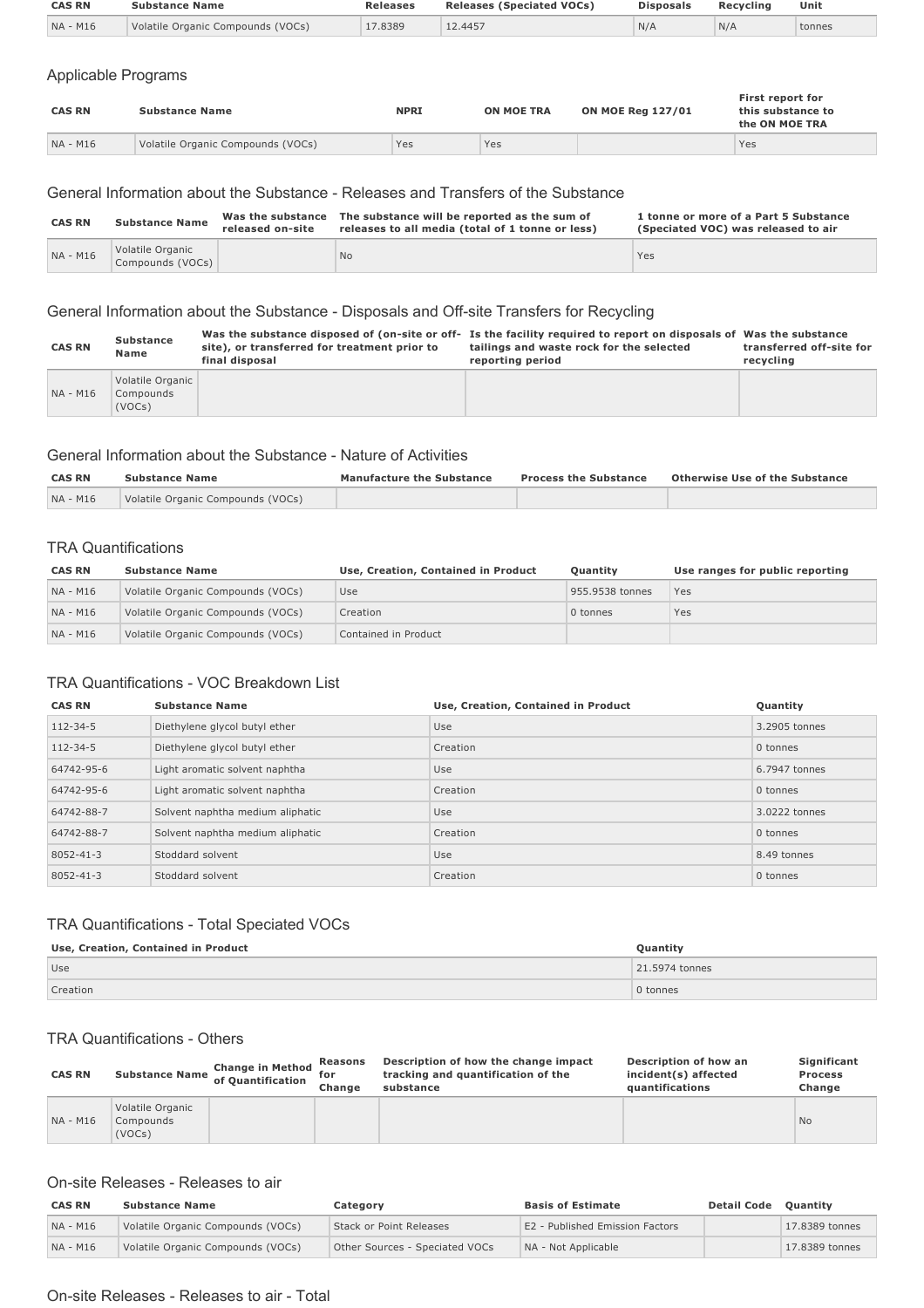| <b>CAS RN</b> | <b>Substance Name</b>             | <b>Total - Releases to Air</b> |
|---------------|-----------------------------------|--------------------------------|
| NA - M16      | Volatile Organic Compounds (VOCs) | 17.8389 tonnes                 |

#### On-site Releases - Releases to air - VOC Breakdown List

| Category                       | <b>CAS RN</b>   | <b>Substance Name</b>            | Quantity      |
|--------------------------------|-----------------|----------------------------------|---------------|
| Other Sources - Speciated VOCs | $112 - 34 - 5$  | Diethylene glycol butyl ether    | 3.2905 tonnes |
| Other Sources - Speciated VOCs | 64742-95-6      | Light aromatic solvent naphtha   | 3.3974 tonnes |
| Other Sources - Speciated VOCs | 64742-88-7      | Solvent naphtha medium aliphatic | 1.5111 tonnes |
| Other Sources - Speciated VOCs | $8052 - 41 - 3$ | Stoddard solvent                 | 4.2467 tonnes |

#### On-site Releases - Total

#### On-site Releases - Monthly Breakdown of Annual Releases

| <b>CAS RN</b> | <b>Substance</b><br><b>Name</b>            | Jan  | Feb  | Mar  | Apr  | May  | June | July | Aug  | Sept | Oct  | Nov  | Dec  |
|---------------|--------------------------------------------|------|------|------|------|------|------|------|------|------|------|------|------|
| NA - M16      | Volatile<br>Organic<br>Compounds<br>(VOCs) | 8.33 | 8.33 | 8.34 | 8.33 | 8.33 | 8.34 | 8.33 | 8.33 | 8.34 | 8.33 | 8.33 | 8.34 |

#### On-site Releases - Reasons for Changes in Quantities Released from Previous Year

| <b>CAS RN</b> | <b>Substance Name</b>             | <b>Reasons for Changes in Quantities from Previous Year</b> | Comments                  |
|---------------|-----------------------------------|-------------------------------------------------------------|---------------------------|
| NA - M16      | Volatile Organic Compounds (VOCs) | Changes in production levels                                | Increased customer demand |
|               |                                   |                                                             |                           |

#### Pollution Prevention

| Does the facility have a documented pollution<br>prevention plan?                                      | <b>No</b> |
|--------------------------------------------------------------------------------------------------------|-----------|
| b) Did the facility update their plan in the<br>current reporting year?                                | <b>No</b> |
| Did the facility complete any pollution<br>prevention activities in the current NPRI<br>reporting year | <b>No</b> |

#### Report Submission and Electronic Certification

#### NPRI - Electronic Statement of Certification

| Specify the language of correspondence |
|----------------------------------------|
| English                                |
| Comments (optional)                    |

I hereby certify that I have exercised due diligence to ensure that the submitted information is true and complete. The amounts and values for the facility(ies) identified below are accurate, based on reasonable estimates using available data. The data for the facility(ies) that I represent are hereby submitted to the programs identified below using the Single Window Reporting Application.

I also acknowledge that the data will be made public.

Note: Only the person identified as the Certifying Official or the authorized delegate should submit the report(s) identified below.

| Company Name                                 |  |
|----------------------------------------------|--|
| St. Joseph Printing                          |  |
| Certifying Official (or authorized delegate) |  |
| Ryan Anderson                                |  |
| Report Submitted by                          |  |

Denise Tennant

I, the Certifying Official or authorized delegate, agree with the statements above and acknowledge that by pressing the "Submit Report(s)" button, I am electronically certifying and submitting the facility report(s) for the identified company to its affiliated programs.

#### ON MOE TRA Electronic Certification Statement

#### Annual Report Certification Statement

As of 30/10/2017, I, Ryan Anderson, certify that I have read the reports on the toxic substance reduction plans for the toxic substances referred to below and am familiar with their contents, and to my knowledge the information contained in the reports is factually accurate and the reports comply with the Toxics Reduction Act, 2009 and Ontario Regulation 455/09 (General) made under that Act.

#### TRA Substance List

#### CAS RN Substance Name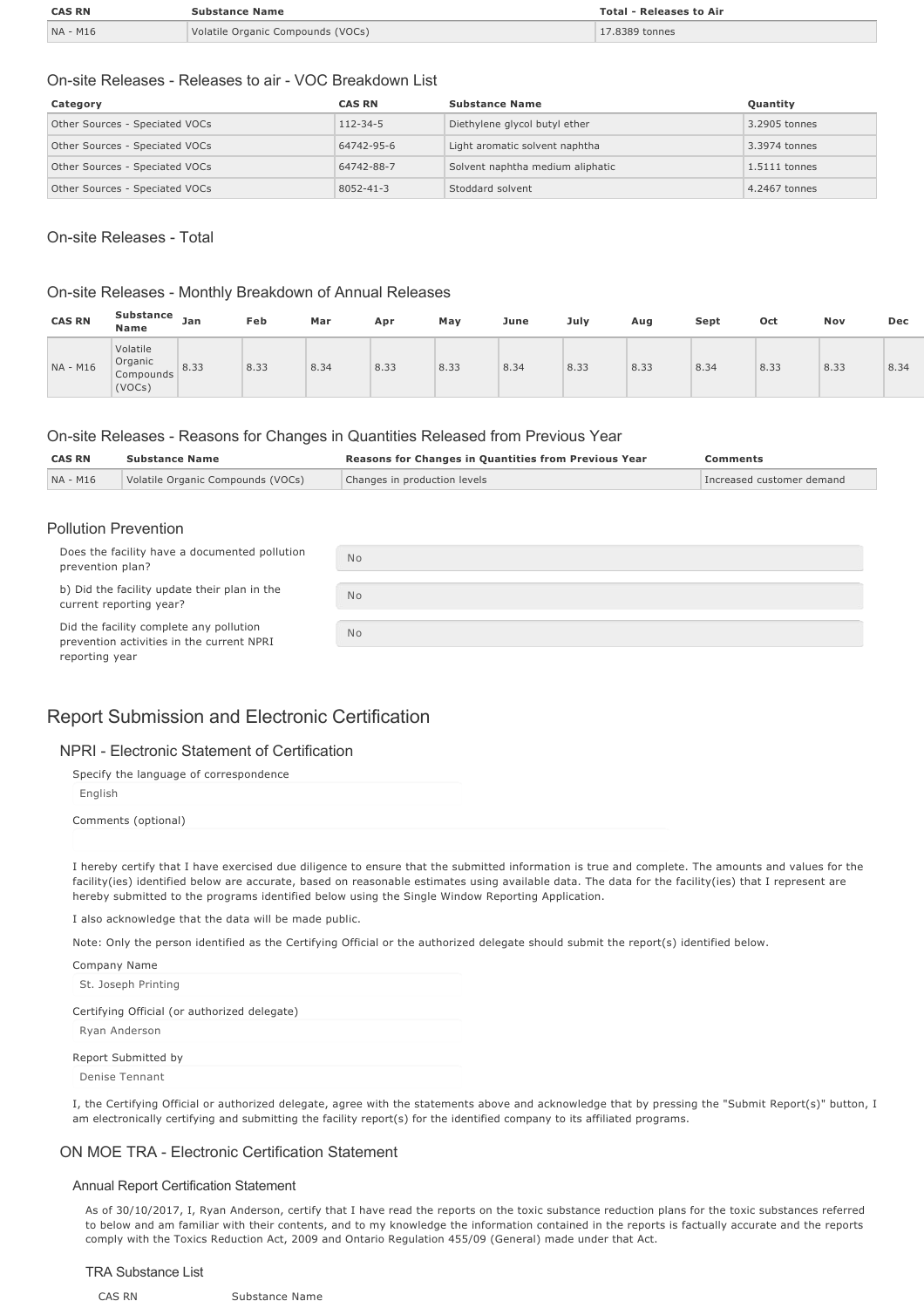| $112 - 34 - 5$                  | Diethylene glycol butyl ether     |
|---------------------------------|-----------------------------------|
| 64742-95-6                      | Light aromatic solvent naphtha    |
| 64742-88-7                      | Solvent naphtha medium aliphatic  |
| $8052 - 41 - 3$                 | Stoddard solvent                  |
| NA - M16                        | Volatile Organic Compounds (VOCs) |
| Company Name                    |                                   |
| St. Joseph Printing             |                                   |
| <b>Highest Ranking Employee</b> |                                   |
| Ryan Anderson                   |                                   |
| Report Submitted by             |                                   |
| Denise Tennant                  |                                   |
| Website address                 |                                   |

I, the highest ranking employee, agree with the certification statement(s) above and acknowledge that by checking the box I am electronically signing the statement(s). I also acknowledge that by pressing the 'Submit Report(s)' button I am submitting the facility record(s)/report(s) for the identified facility to the Director under the Toxics Reduction Act, 2009. I also acknowledge that the Toxics Reduction Act, 2009 and Ontario Regulation 455/09 provide the authority to the Director under the Act to make certain information as specified in subsection 27(5) of Ontario Regulation 455/09 available to the public.

#### Submitted Report

| Period | Submission Date | Facility Name                          | Province | City    | Programs         |
|--------|-----------------|----------------------------------------|----------|---------|------------------|
| 2012   | 30/10/2017      | ST. JOSEPH<br>PRINTING -<br>Buidling A | Ontario  | Concord | NPRI, ON MOE TRA |

Note: If there is a change in the contact information for the facility, a change in the owner or operator of the facility, if operations at the facility are terminated, or if information submitted for any previous year was mistaken or inaccurate, please update this information through SWIM or by contacting the National Pollutant Release Inventory directly.

|               |                                      |                       |             |                |                       | Version: 3.11.4 |  |
|---------------|--------------------------------------|-----------------------|-------------|----------------|-----------------------|-----------------|--|
|               | Terms and Conditions<br>Transparency |                       |             |                |                       |                 |  |
| About us      |                                      | <b>News</b>           | Contact us  |                | <b>Stay connected</b> |                 |  |
| <b>HEALTH</b> | <b>TRAVEL</b>                        | <b>SERVICE CANADA</b> | <b>JOBS</b> | <b>ECONOMY</b> |                       | $C$ anada ac ca |  |
| <b>Back</b>   |                                      |                       |             |                | Validate              | Save/Continue   |  |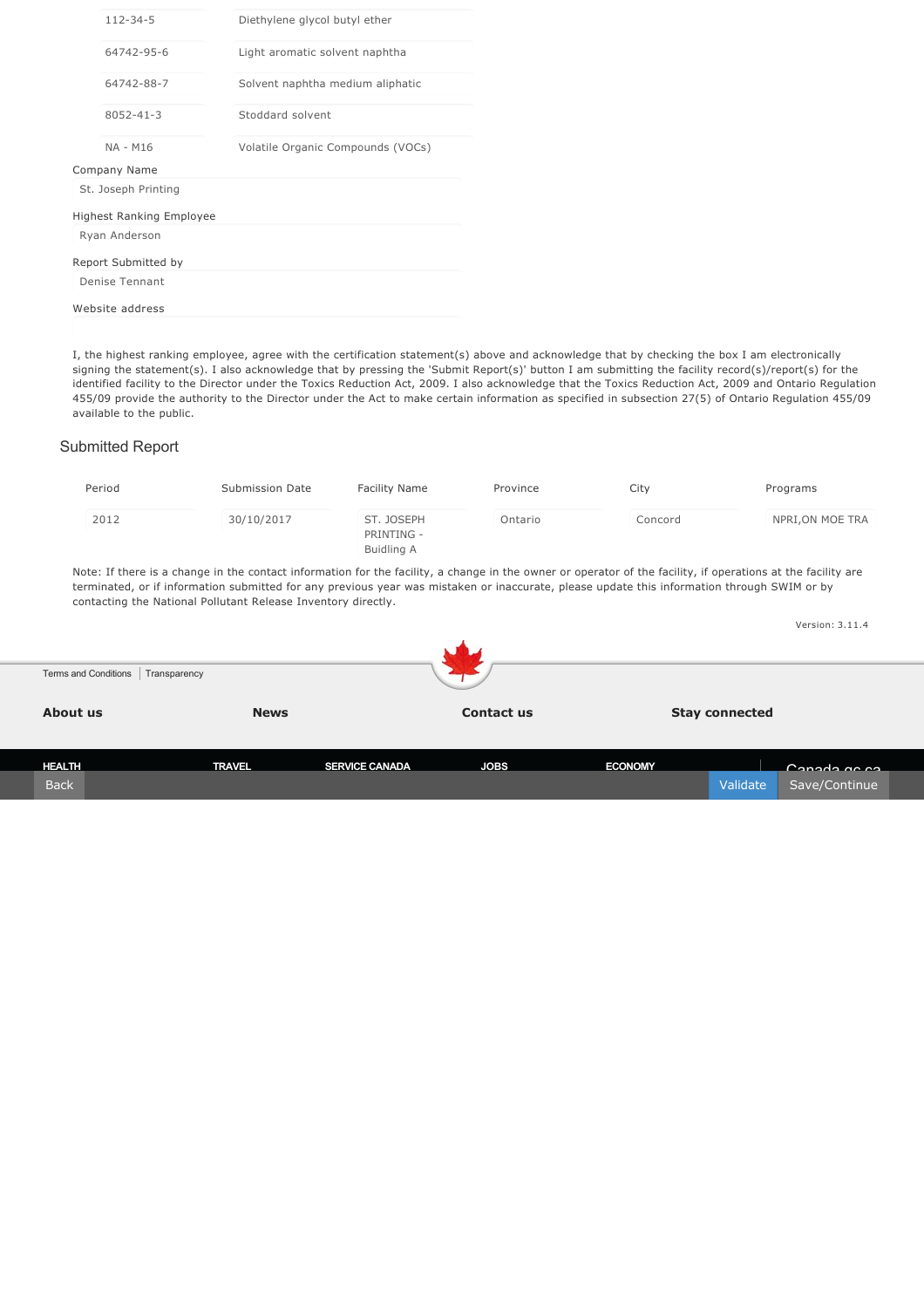# Plan Summary Preview

# Company Details

#### Company Legal Name

St. Joseph Printing

#### Company Address

50 MacIntosh Boulevard, Concord (Ontario)

# Report Details

NPRI ID

10116

Facility Name

ST. JOSEPH PRINTING - Buidling A

Facility Address

50 MacIntosh Boulevard, Concord (Ontario)

Update Comments

# **Activities**

**Contacts** Select the Facility Contacts

## Facility Contacts

Please assign the appropriate contact under each category below.

Public Contact: \*

Denise Tennant

#### Highest Ranking Employee

Ryan Anderson

Person responsible for Toxic Substance Reduction Plan preparation

Wendy Nadan

# Organization Validation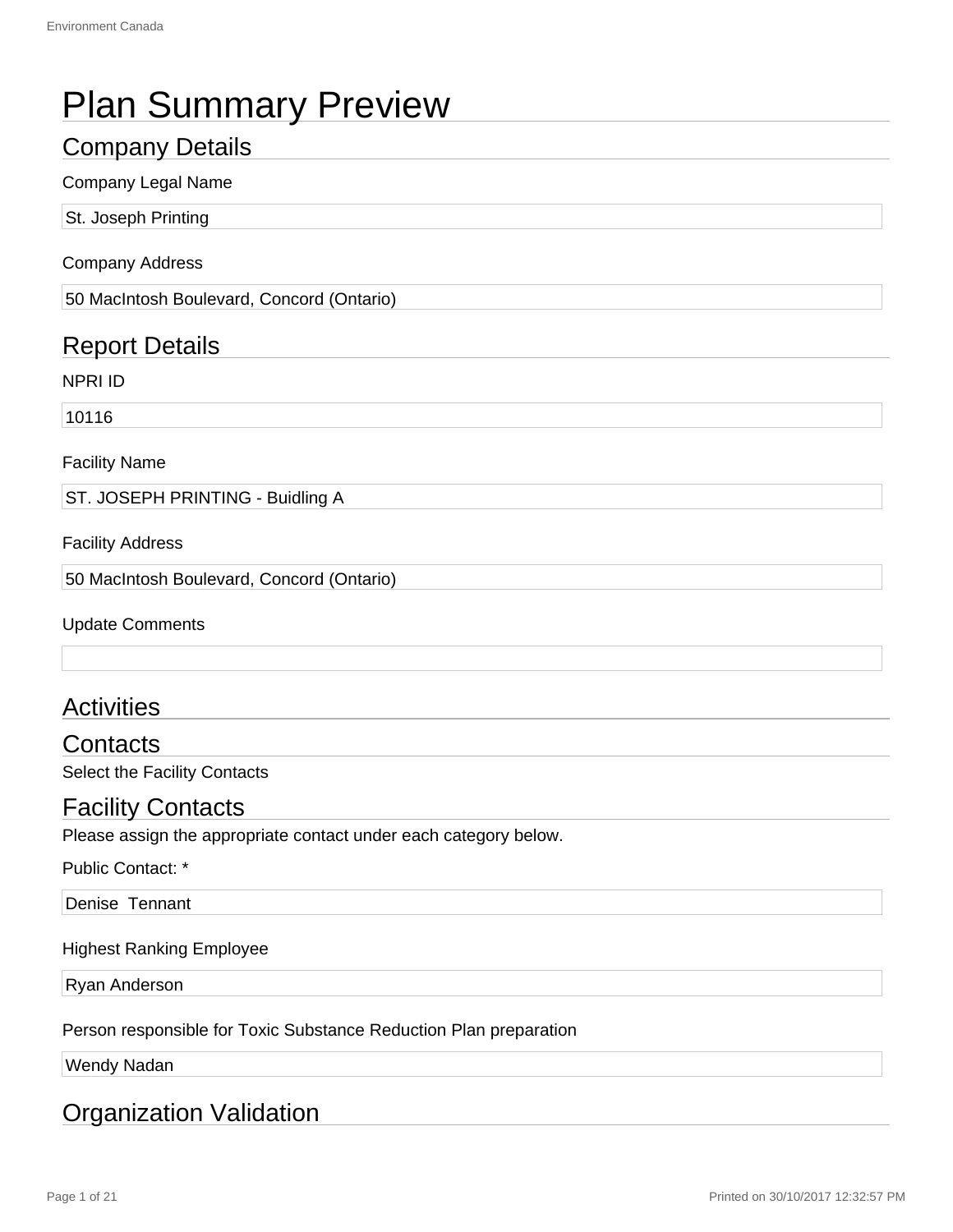# Company and Parent Company Information

| <b>Company Details</b>             |                         |
|------------------------------------|-------------------------|
| Company Legal Name: *              | St. Joseph Printing     |
| Company Trade Name: *              | St. Joseph Printing     |
| <b>Business Number: *</b>          | 105028252               |
| <b>Mailing Address</b>             |                         |
| Delivery Mode                      | <b>General Delivery</b> |
| PO Box                             |                         |
| <b>Rural Route Number</b>          |                         |
| <b>Address Line 1</b>              | 50 MacIntosh Boulevard  |
| City *                             | Concord                 |
| Province/Territory **              | Ontario                 |
| Postal Code: **                    | <b>L4K4P3</b>           |
| <b>Physical Address</b>            |                         |
| <b>Address Line 1</b>              | 50 MacIntosh Boulevard  |
| City                               |                         |
| Province/Territory **              | Ontario                 |
| Postal Code **                     |                         |
| <b>Additional Information</b>      |                         |
| <b>Land Survey Description</b>     |                         |
| National Topographical Description |                         |
| <b>Parent Companies</b>            |                         |
| <b>St. Joseph Printing Ltd</b>     |                         |
|                                    |                         |

Company Legal Name: \* St. Joseph Printing Ltd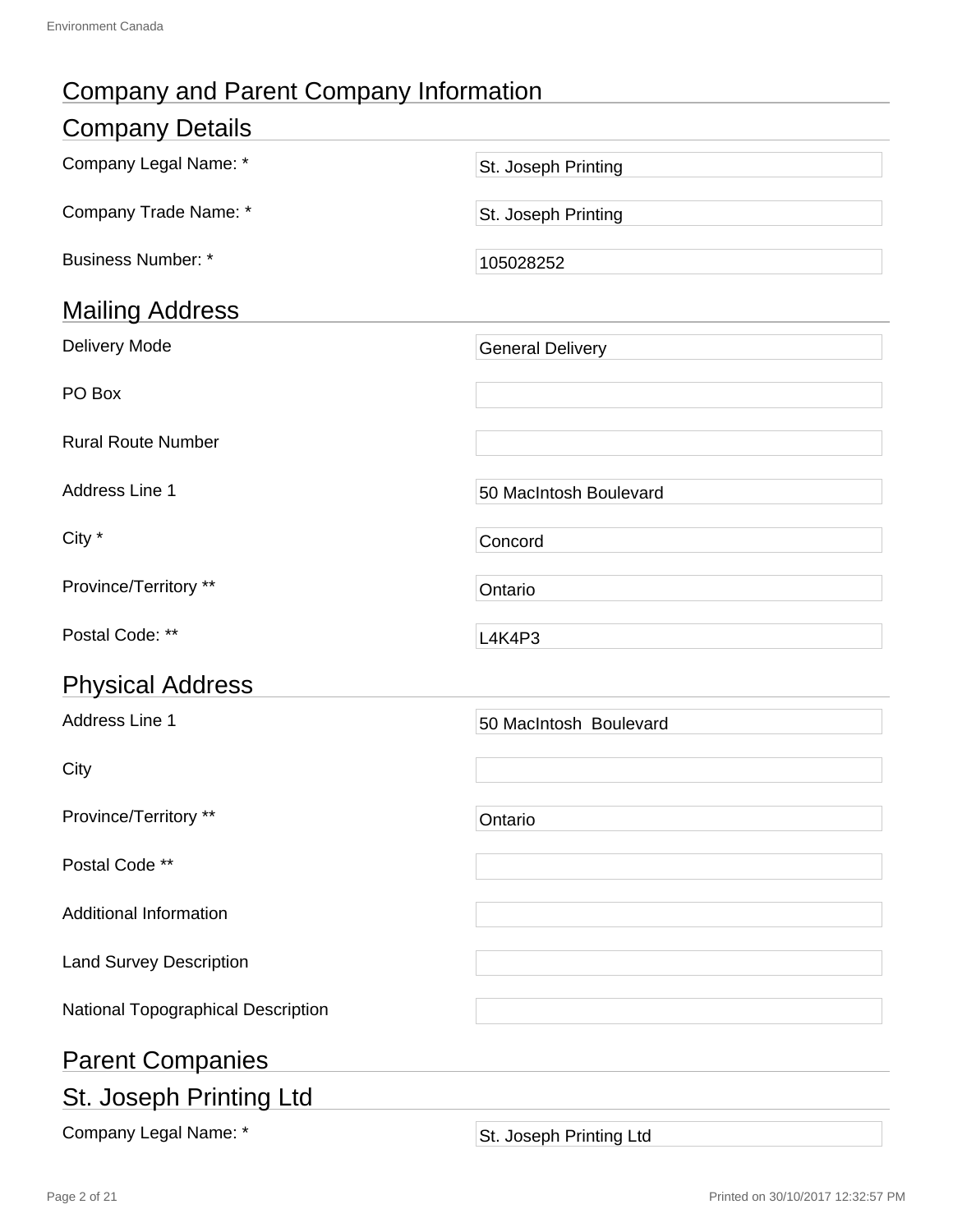| Percentage owned: *                | 100.00                  |
|------------------------------------|-------------------------|
| <b>Business Number: **</b>         | 1031945                 |
| <b>Mailing Address</b>             |                         |
| <b>Delivery Mode</b>               | <b>General Delivery</b> |
| PO Box                             |                         |
| <b>Rural Route Number</b>          |                         |
| Address Line 1                     | 50 MacIntosh Boulevard  |
| City *                             | Concord                 |
| Province/Territory **              | Ontario                 |
| Postal Code: **                    | I4k4p3                  |
| Country *                          | Canada                  |
| <b>Physical Address</b>            |                         |
| Address Line 1                     | 50 MacIntosh Boulevard  |
| City                               | Concord                 |
| Province/Territory **              | Ontario                 |
| Postal Code **                     | I4k4p3                  |
| Country                            | Canada                  |
| <b>Additional Information</b>      |                         |
| <b>Land Survey Description</b>     |                         |
| National Topographical Description |                         |

# Facility Validation

The information in this section was copied from the Single Window Information Manager (SWIM) at the time the plan summary was created. Please verify the information and update it where required. Please note that any changes made here will only be reflected in this plan summary. To ensure updates reflected in future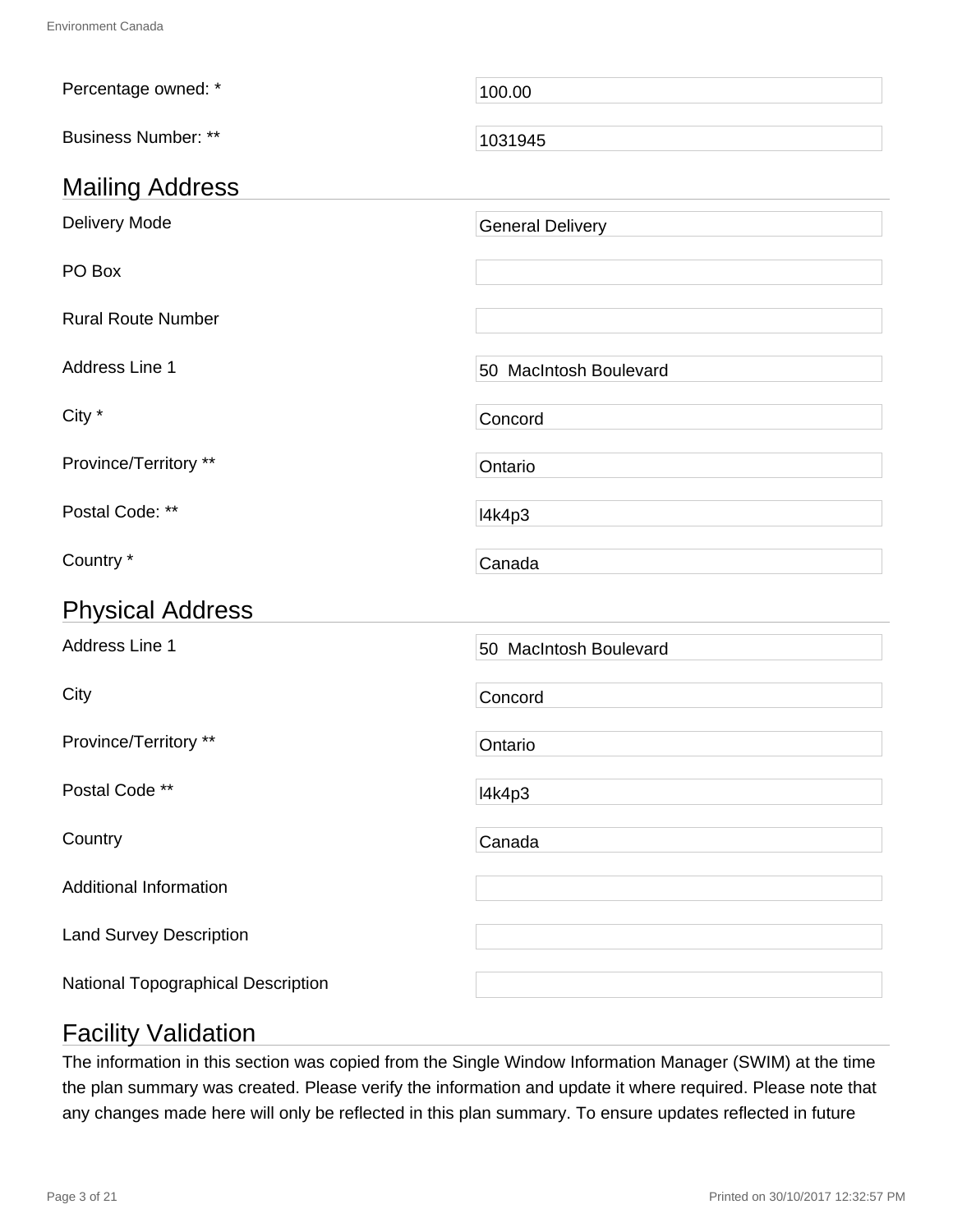reports, please ensure the information is updated in SWIM. After making updates in SWIM, return here and click the "Refresh" button to trigger a reload of the SWIM information. Please note all previously entered data will be modified.

# Facility Information

| Facility Name: *                   | ST. JOSEPH PRINTING - Buidling A |
|------------------------------------|----------------------------------|
| NAICS Code: *                      | 323119                           |
| NPRI Id: *                         | 10116                            |
| ON Reg 127/01 ld                   | 5922                             |
| <b>Facility Mailing Address</b>    |                                  |
| Delivery Mode                      | <b>General Delivery</b>          |
| PO Box                             |                                  |
| <b>Rural Route Number</b>          |                                  |
| Address Line 1                     | 50 MacIntosh Boulevard           |
| City *                             | Concord                          |
| Province/Territory **              | Ontario                          |
| Postal Code: **                    | <b>L4K4P3</b>                    |
| <b>Physical Address</b>            |                                  |
| Address Line 1                     | 50 MacIntosh Boulevard           |
| City                               | Concord                          |
| Province/Territory **              | Ontario                          |
| Postal Code **                     | <b>L4K4P3</b>                    |
| <b>Additional Information</b>      |                                  |
| <b>Land Survey Description</b>     |                                  |
| National Topographical Description |                                  |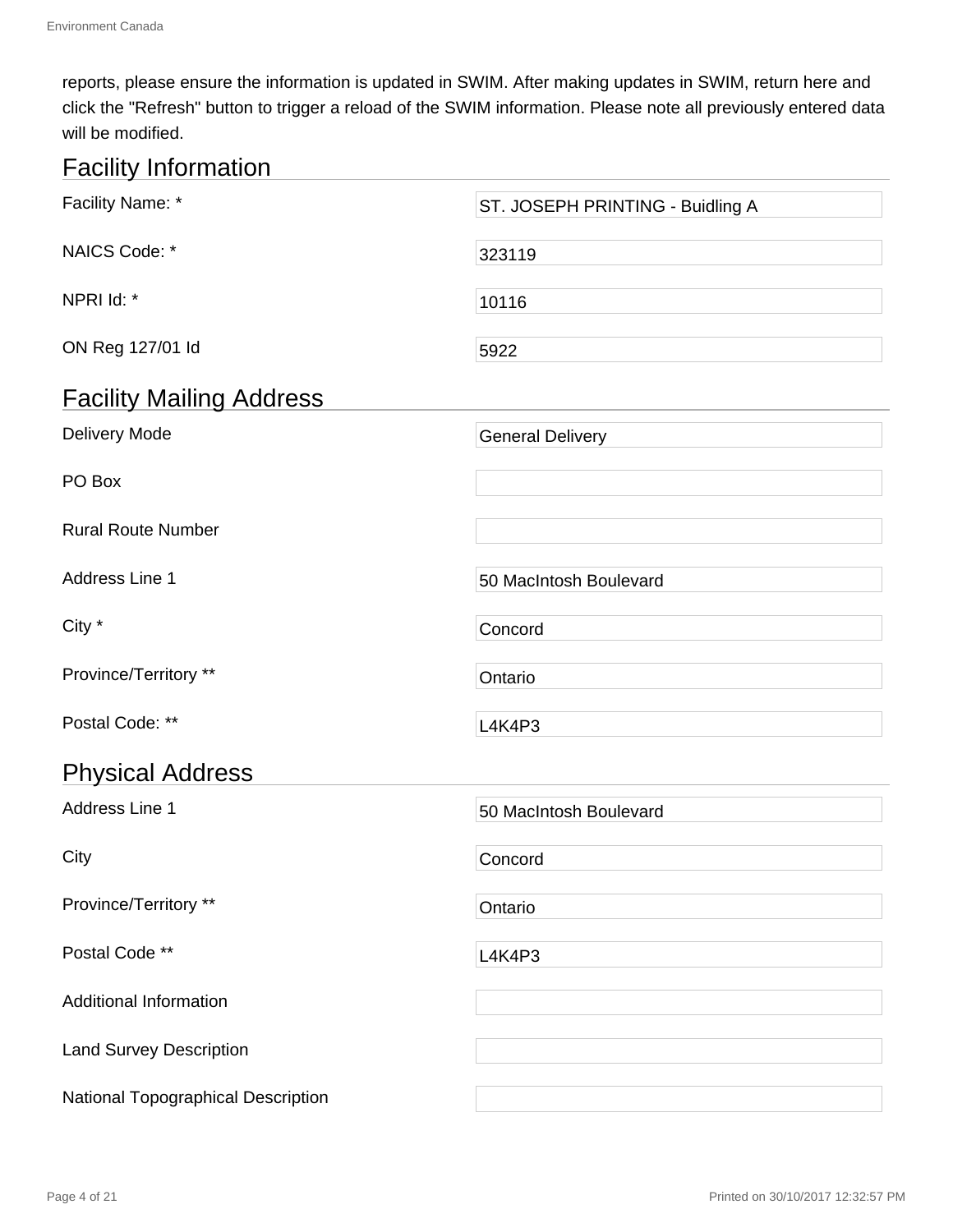# Geographical Address

| Latitude **     | 43.80460  |
|-----------------|-----------|
| Longitude **    | -79.52310 |
| UTM Zone **     | 17        |
| UTM Easting **  | 618708    |
| UTM Northing ** | 4851206   |

# Contact Validation

The information in this section was copied from the Single Window Information Manager (SWIM) at the time the plan summary was created. Please verify the information and update it where required. Please note that any changes made here will only be reflected in this plan summary. To ensure updates reflected in future reports, please ensure the information is updated in SWIM. After making updates in SWIM, return here and click the "Refresh" button to trigger a reload of the SWIM information. Please note all previously entered data will be modified.

# **Contacts**

| <b>Public Contact</b>     |                             |
|---------------------------|-----------------------------|
| First Name: *             | Denise                      |
| Last Name: *              | Tennant                     |
| Position: *               | <b>HSE Manager</b>          |
| Telephone: *              | 9056603111                  |
| Ext                       | 298                         |
| Fax                       | 9056607250                  |
| Email: *                  | denise.tennant@stjoseph.com |
| <b>Mailing Address</b>    |                             |
| Delivery Mode             |                             |
| PO Box                    |                             |
| <b>Rural Route Number</b> |                             |

#### Address Line 1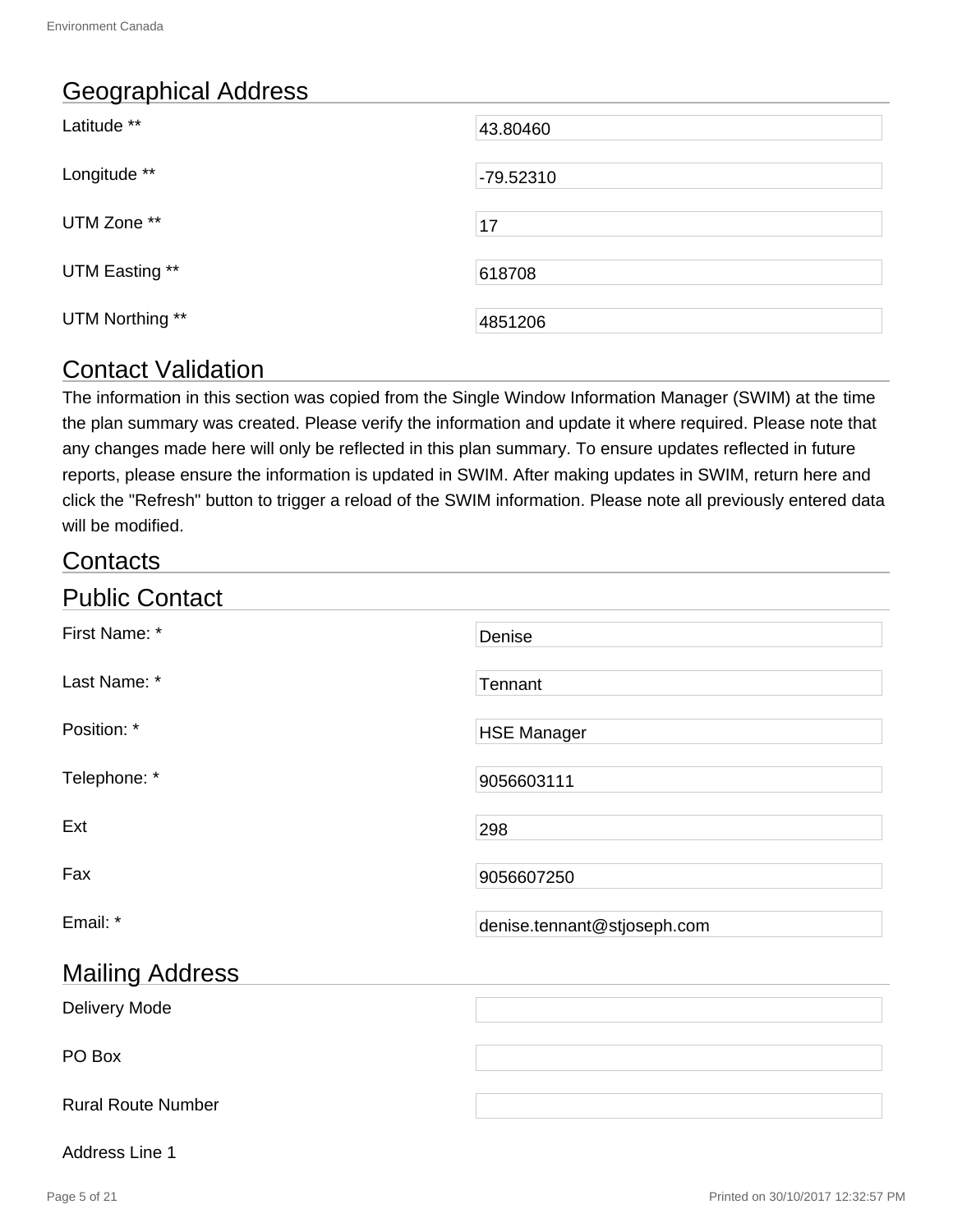|                                                                       | 119 Snow Boulevard Boulevard |  |
|-----------------------------------------------------------------------|------------------------------|--|
| City *                                                                | concord                      |  |
| Province/Territory **                                                 | Ontario                      |  |
| Postal Code: **                                                       | <b>L4K 4N9</b>               |  |
| <b>Highest Ranking Employee</b>                                       |                              |  |
| First Name: *                                                         | Ryan                         |  |
| Last Name: *                                                          | Anderson                     |  |
| Position: *                                                           | <b>Vice President</b>        |  |
| Telephone: *                                                          | 9056603111                   |  |
| Ext                                                                   | 228                          |  |
| Fax                                                                   |                              |  |
| Email: *                                                              | ryan.anderson@stjoseph.com   |  |
| <b>Mailing Address</b>                                                |                              |  |
| <b>Delivery Mode</b>                                                  |                              |  |
| PO Box                                                                |                              |  |
| <b>Rural Route Number</b>                                             |                              |  |
| Address Line 1                                                        | 50 MacIntosh Boulevard       |  |
| City *                                                                | Concord                      |  |
| Province/Territory **                                                 | Ontario                      |  |
| Postal Code: **                                                       | <b>L4K 4P3</b>               |  |
| Person responsible for the Tovic Substance Reduction Plan preparation |                              |  |

# Person responsible for the Toxic Substance Reduction Plan preparation

| First Name: * | Wendy |  |
|---------------|-------|--|
| Last Name: *  | Nadan |  |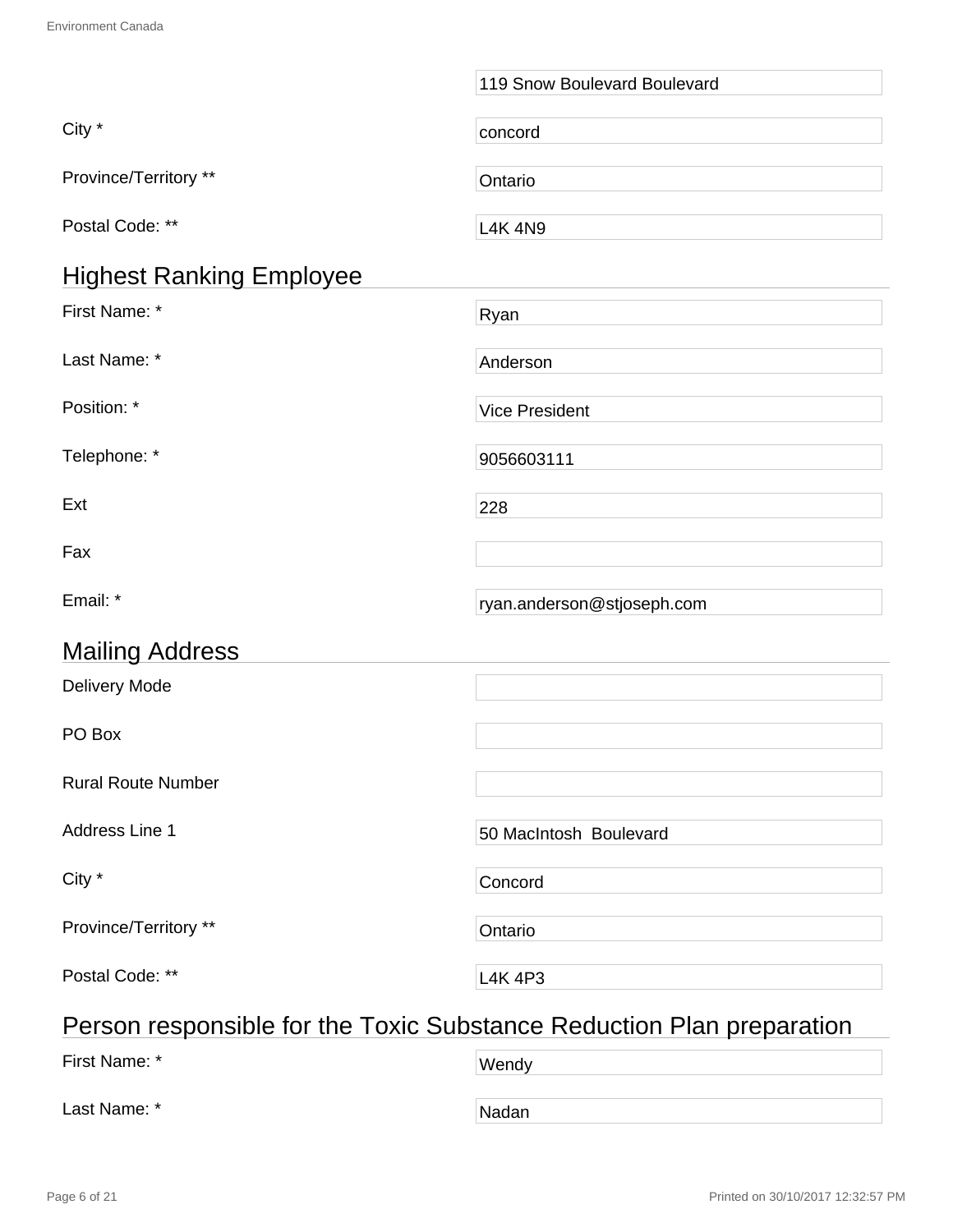| Position: *               | Principal                 |
|---------------------------|---------------------------|
| Telephone: *              | 5199404724                |
| Ext                       |                           |
| Fax                       |                           |
| Email: *                  | wendy@nadanconsulting.com |
| <b>Mailing Address</b>    |                           |
| Delivery Mode             | <b>Suburban Services</b>  |
| PO Box                    |                           |
| <b>Rural Route Number</b> |                           |
| Address Line 1            | 151 Montgomery Boulevard  |
| City *                    | Orangeville               |
| Province/Territory **     | Ontario                   |
| Postal Code: **           | <b>L9W 5C1</b>            |
| <b>Employees</b>          |                           |
| <b>Employees</b>          |                           |

Number of Full-time Employees: \*

170

# Copy of Certifications of Plan

Copy of Certifications of Plan

# Upload Document

A copy of the certification statement(s) from the Highest Ranking Employee and the Licensed Planner(s), for the Toxic Substance Reduction Plan for which the Plan Summary is being submitted are required. Please upload a single document containing all certifications.

Do not upload any certification statements that are dated after December 31. If this applies, click "?" (Help) for more information.

#### **Comments**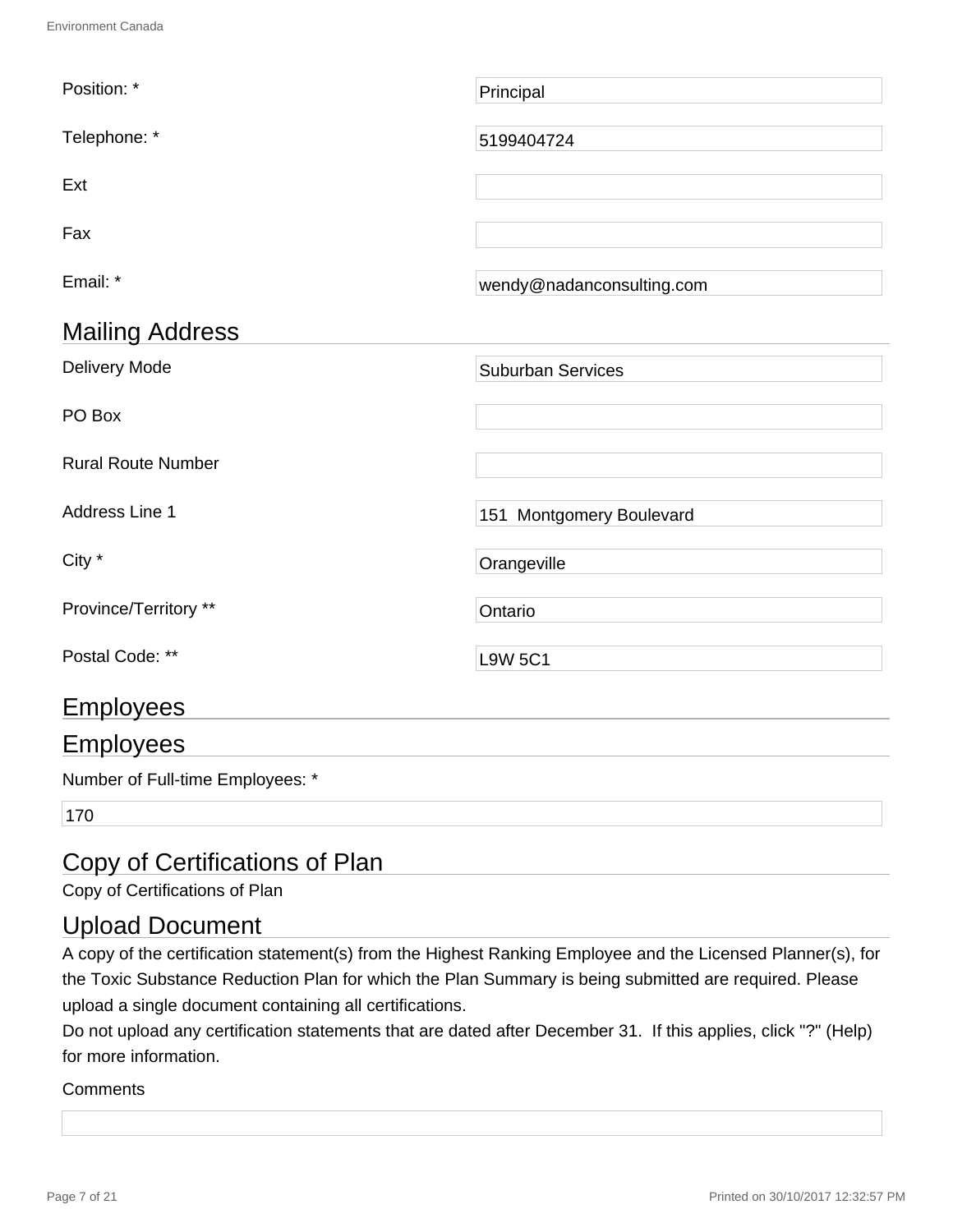#### Website address where the Plan Summary is posted for the public

http://www.nadanconsulting.com/services/toxic-reduction-plans

| <b>File Name</b>     | <b>Date</b>            |  |
|----------------------|------------------------|--|
| sig page St Joes.pdf | 30/10/2017 12:11:49 PM |  |

## Substances

## 112-34-5, Diethylene glycol butyl ether

112-34-5, Diethylene glycol butyl ether

## Substances Section Data

## Statement of Intent

Are the following included in the Facility's TRA Plan?

### Use

Is there a statement that the owner or operator of the facility intends to reduce the use of the toxic substance at the facility?: \*

Yes

If 'yes', exact statement of the intent that is included in the facility's TRA Plan to reduce the use of the toxic substance at the facility: \*\*

St. Joseph Print is committed to reducing the environmental impact of its manufacturing operations. Management will continue to explore options to reduce the usage of toxic substances while providing innovative solutions to our customers.

If 'no', reason in the facility's TRA Plan for no intent to reduce the use of the toxic substance at the facility: \*\*

# Creation

Is there a statement that the owner or operator of the facility intends to reduce the creation of the toxic substance at the facility?: \*

No

If 'yes', exact statement of the intent that is included in the facility's TRA Plan to reduce the creation of the toxic substance at the facility: \*\*

If 'no', reason in the facility's TRA Plan for no intent to reduce the creation of the toxic substance at the facility: \*\*

not created at the facility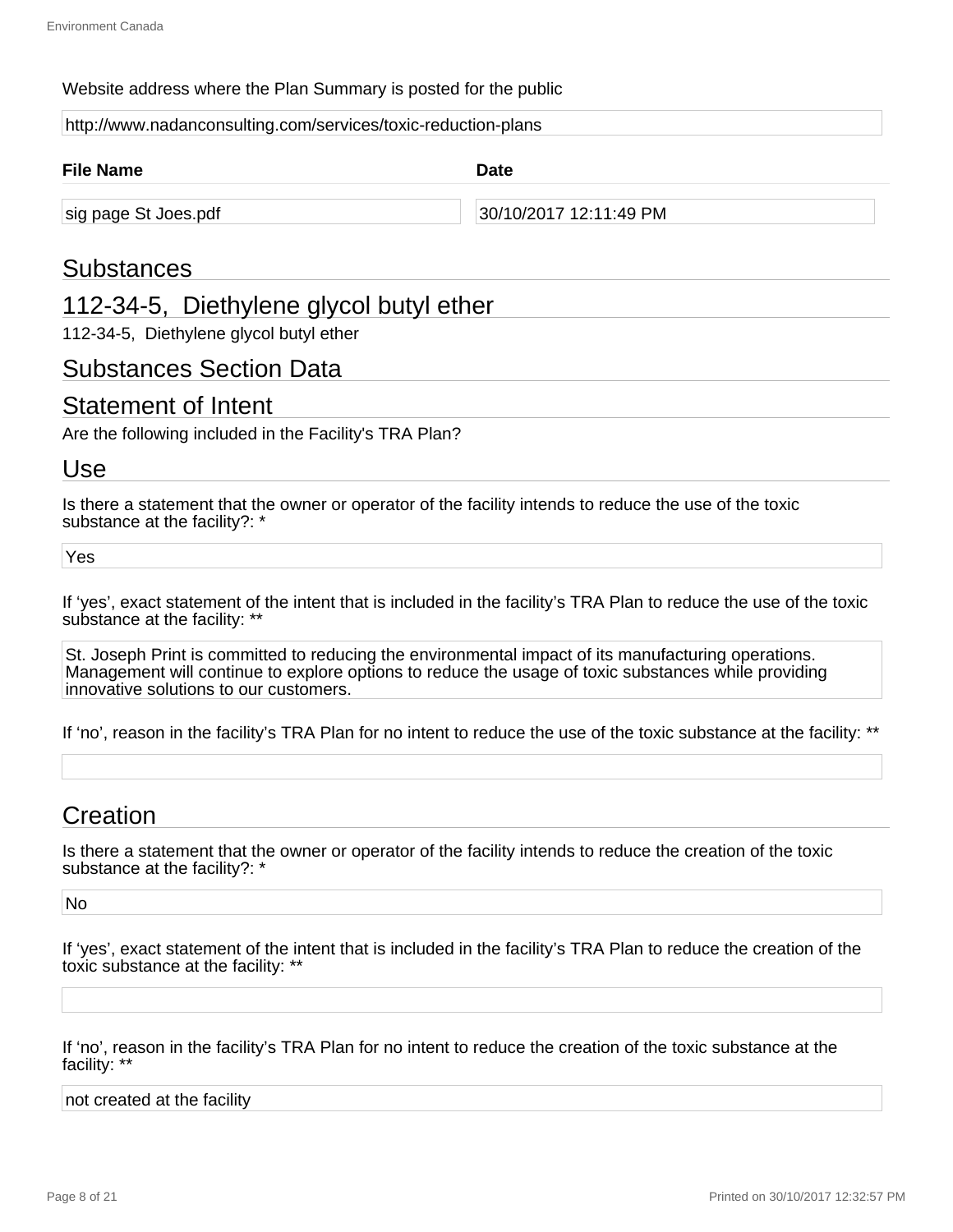# Objectives, Targets and Description

# **Objectives**

Objectives in plan: \*

none

# Use Targets

What is the targeted reduction in use of the toxic substance at the

| acıııt∖<br>$\overline{\phantom{a}}$ |  |
|-------------------------------------|--|
|                                     |  |

| No quantity<br>target |    | Quantity | <b>Unit</b> |
|-----------------------|----|----------|-------------|
| 区                     | or |          |             |

# What is the targeted timeframe for this reduction? \*

| No timeline target                                   |           | years |                                                                          |
|------------------------------------------------------|-----------|-------|--------------------------------------------------------------------------|
| 区                                                    | <b>or</b> |       |                                                                          |
| Description of targets                               |           |       |                                                                          |
| <b>Creation Targets</b>                              |           |       |                                                                          |
|                                                      |           |       | What is the targeted reduction in creation of the toxic substance at the |
| facility? *                                          |           |       |                                                                          |
| No quantity<br>target                                | Quantity  |       | <b>Unit</b>                                                              |
| 区<br><b>or</b>                                       |           |       |                                                                          |
| What is the targeted timeframe for this reduction? * |           |       |                                                                          |
| No timeline target                                   |           | years |                                                                          |
| 龱                                                    | or        |       |                                                                          |
|                                                      |           |       |                                                                          |

Description of Target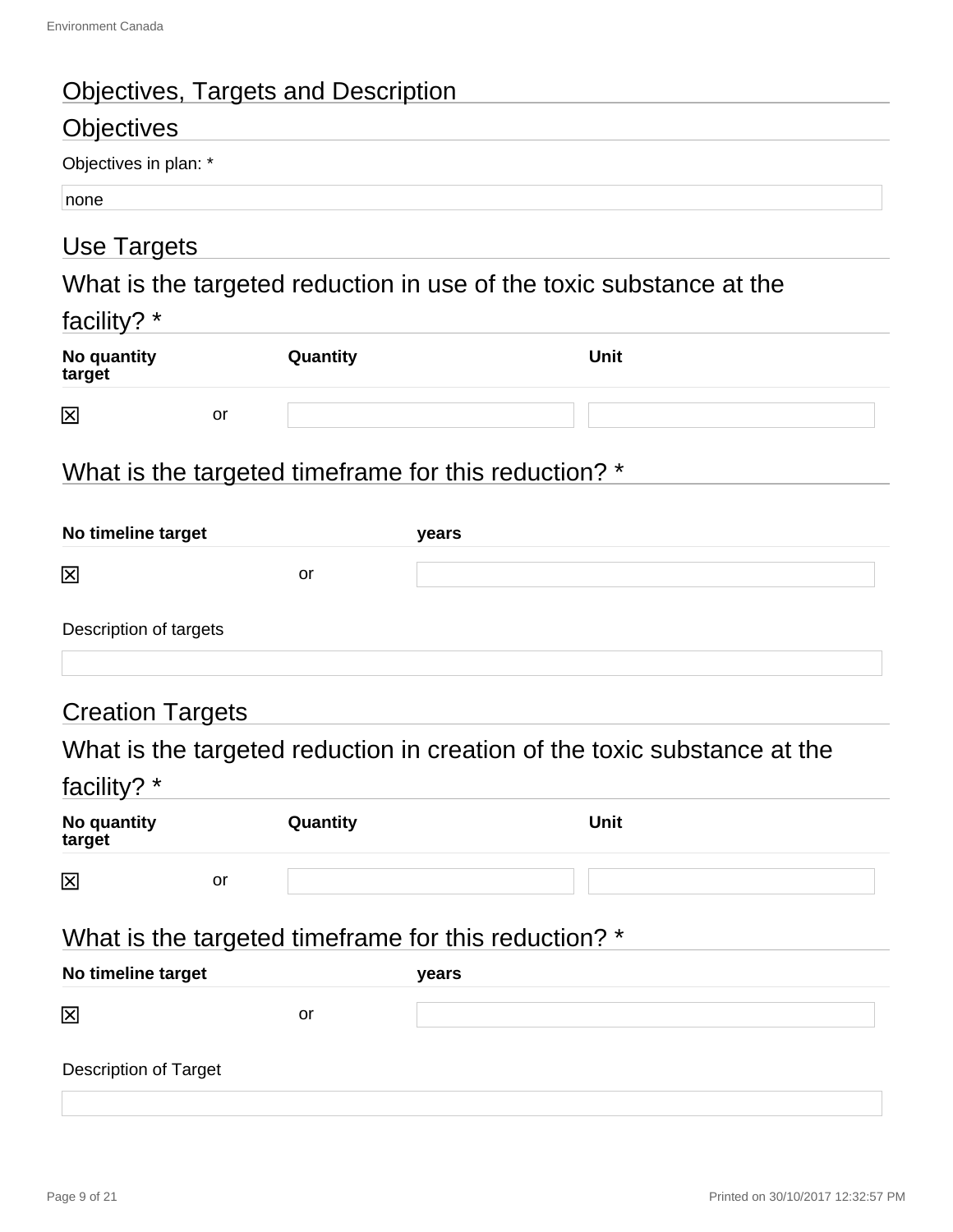# Reasons for Use

Why is the toxic substance used at the facility?: \*

As a physical or chemical processing aid

Summarize why the toxic substance is used at the facility: \*\*

used in fountain solutions on press

# Reasons for Creation

Why is the toxic substance created at the facility?: \*

This substance is not created at the facility

Summarize why the toxic substance is created at the facility: \*\*

# Toxic Reduction Options for Implementation

# Description of the toxic reduction option(s) to be implemented

Is there a statement that no option will be implemented?: \*

Yes, we are not implementing

If you answered "No" to this question, please add the option(s) under the appropriate Toxic Substance Reduction Categories (e.g. Materials or feedstock substitution, Product design or reformulation, etc.). If you answered "Yes" please provide an explanation below why your facility is not implementing an option. Explanation of the reasons why no option will be implemented: \*\*

no technically and economically feasible option was identified

## Materials or feedstock substitution

Empty

Product design or reformulation

**Empty** 

Equipment or process modifications

Empty

Spill or leak prevention

Empty

On-site reuse, recycling or recovery

Empty

Improved inventory management or purchasing techniques

Empty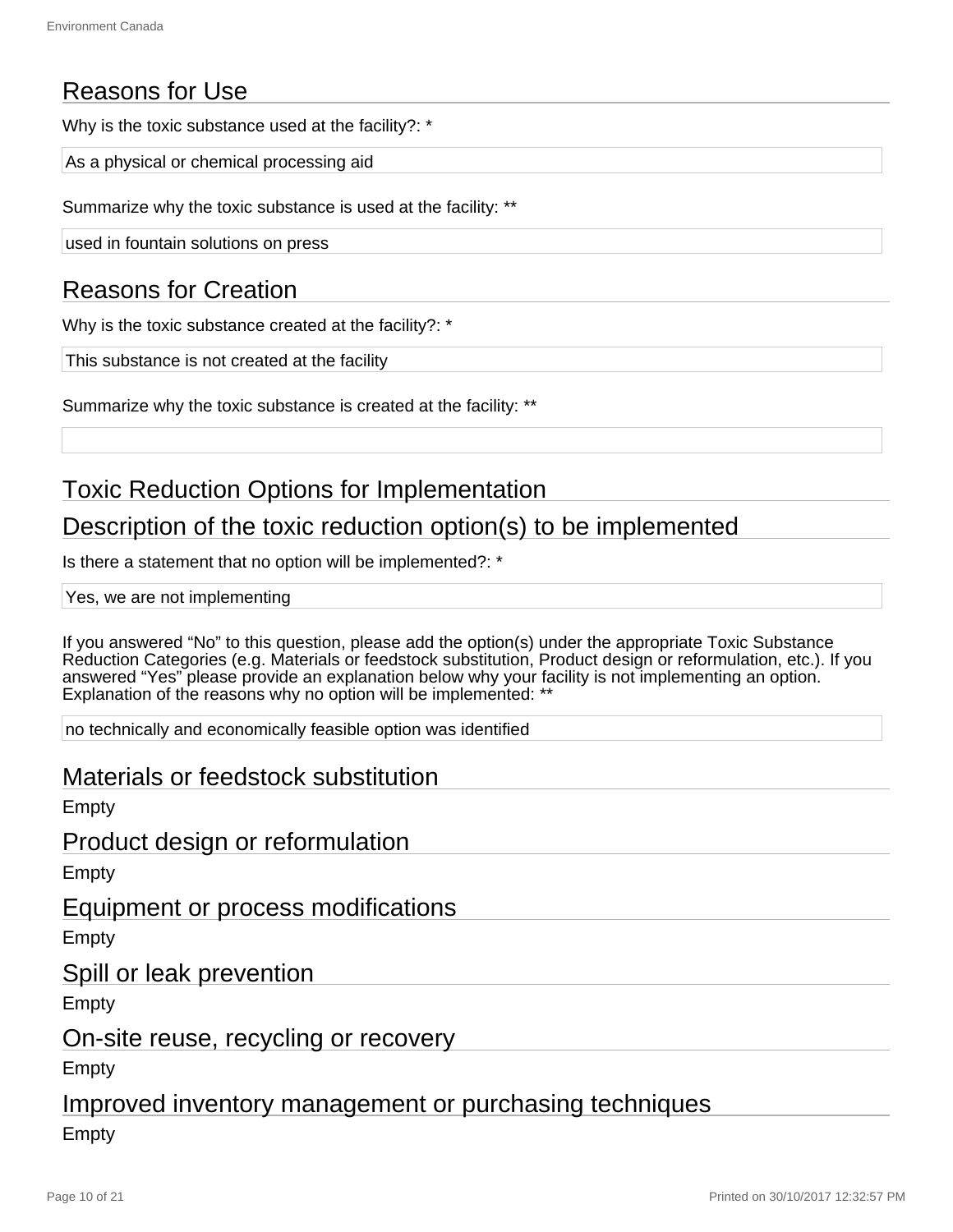# Good operator practice or training

### **Empty**

Rationale for why the listed options were chosen for implementation

General description of any actions undertaken by the owner and operator of the facility to reduce the use and creation of the toxic substance at the facility that are outside of the plan

License Number of the toxic substance reduction planner who made recommendations in the toxic substance reduction plan for this substance (format TSRPXXXX): \*

#### TSRP0092

License Number of the toxic substance reduction planner who has certified the toxic substance reduction plan for this substance (format TSRPXXXX): \*

#### TSRP0092

What version of the plan is this summary based on?: \*

New Plan

## 64742-88-7, Solvent naphtha medium aliphatic

64742-88-7, Solvent naphtha medium aliphatic

## Substances Section Data

## Statement of Intent

Are the following included in the Facility's TRA Plan?

#### Use

Is there a statement that the owner or operator of the facility intends to reduce the use of the toxic substance at the facility?: \*

#### Yes

If 'yes', exact statement of the intent that is included in the facility's TRA Plan to reduce the use of the toxic substance at the facility: \*\*

St. Joseph Print is committed to reducing the environmental impact of its manufacturing operations. Management will continue to explore options to reduce the usage of toxic substances while providing innovative solutions to our customers.

If 'no', reason in the facility's TRA Plan for no intent to reduce the use of the toxic substance at the facility: \*\*

# **Creation**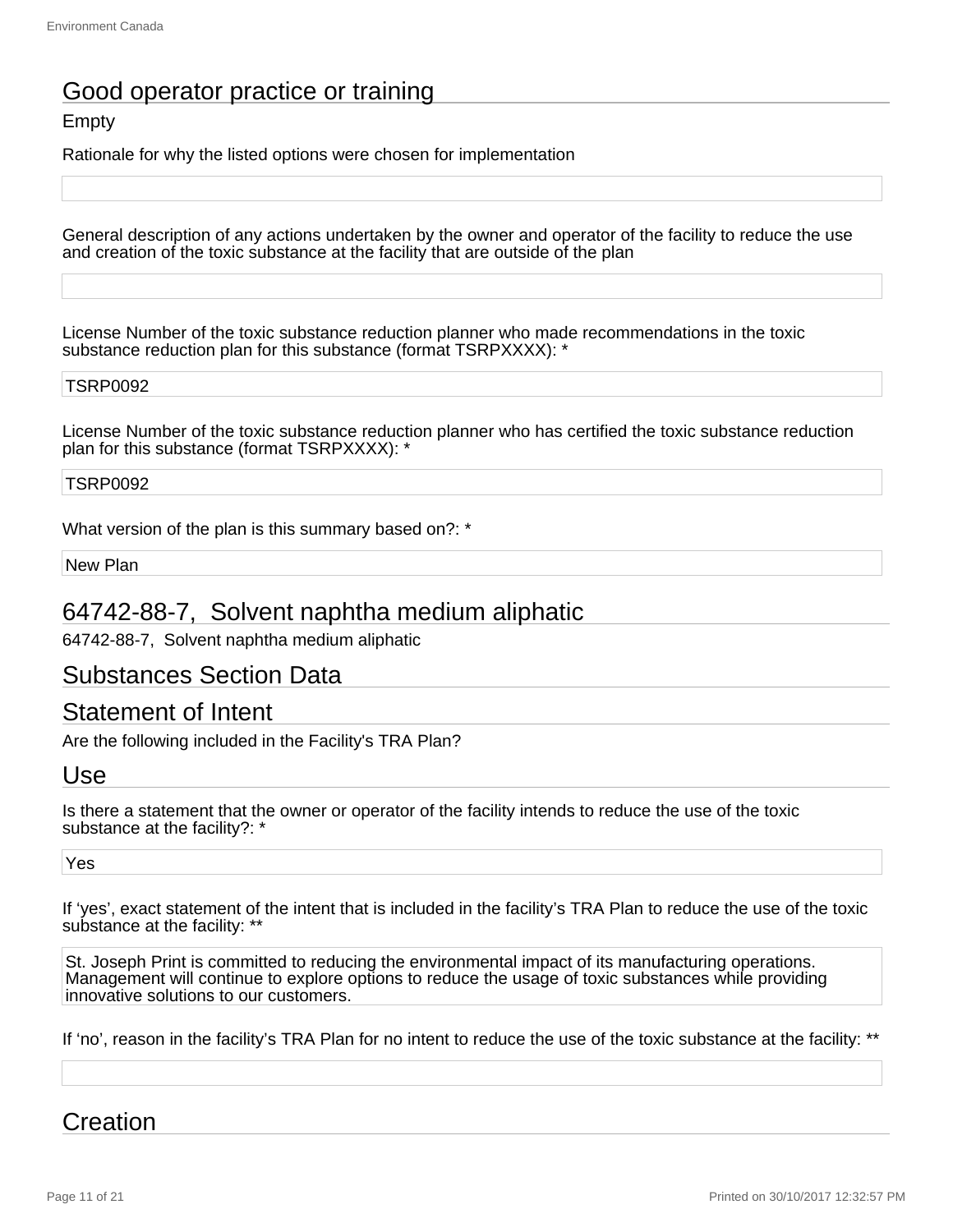Is there a statement that the owner or operator of the facility intends to reduce the creation of the toxic substance at the facility?: \*

No

If 'yes', exact statement of the intent that is included in the facility's TRA Plan to reduce the creation of the toxic substance at the facility: \*\*

If 'no', reason in the facility's TRA Plan for no intent to reduce the creation of the toxic substance at the facility: \*\*

not created at the facility

# Objectives, Targets and Description

# **Objectives**

Objectives in plan: \*

none

# Use Targets

What is the targeted reduction in use of the toxic substance at the

| racility? |
|-----------|
|-----------|

| No quantity<br>target |    | Quantity | <b>Unit</b> |
|-----------------------|----|----------|-------------|
| 区                     | or |          |             |

# What is the targeted timeframe for this reduction? \*

| No timeline target     |    | years |  |  |
|------------------------|----|-------|--|--|
| 区                      | or |       |  |  |
| Description of targets |    |       |  |  |
|                        |    |       |  |  |

# Creation Targets

# What is the targeted reduction in creation of the toxic substance at the

## facility? \*

| No quantity | Quantity | Unit |
|-------------|----------|------|
| target      |          |      |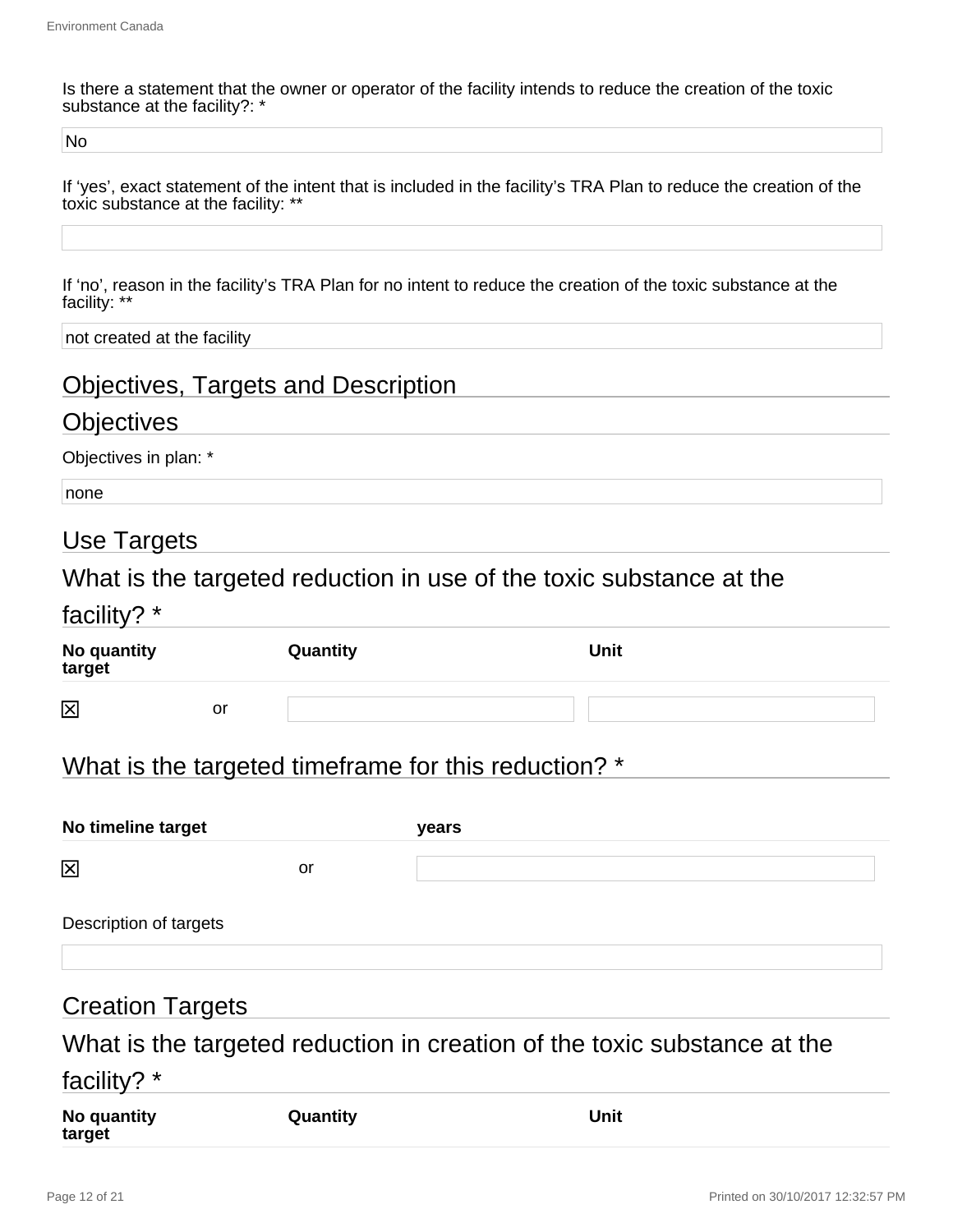| 区                            | or |    |                                                      |  |  |
|------------------------------|----|----|------------------------------------------------------|--|--|
|                              |    |    | What is the targeted timeframe for this reduction? * |  |  |
| No timeline target           |    |    | years                                                |  |  |
| 区                            |    | or |                                                      |  |  |
| <b>Description of Target</b> |    |    |                                                      |  |  |
| <b>Reasons for Use</b>       |    |    |                                                      |  |  |

Why is the toxic substance used at the facility?: \*

As a manufacturing aid

Summarize why the toxic substance is used at the facility: \*\*

used in a solvent to clean printing blankets and rollers

# Reasons for Creation

Why is the toxic substance created at the facility?: \*

This substance is not created at the facility

Summarize why the toxic substance is created at the facility: \*\*

# Toxic Reduction Options for Implementation

# Description of the toxic reduction option(s) to be implemented

Is there a statement that no option will be implemented?: \*

#### Yes, we are not implementing

If you answered "No" to this question, please add the option(s) under the appropriate Toxic Substance Reduction Categories (e.g. Materials or feedstock substitution, Product design or reformulation, etc.). If you answered "Yes" please provide an explanation below why your facility is not implementing an option. Explanation of the reasons why no option will be implemented: \*\*

no technically and economically feasible option was identified in the plan

## Materials or feedstock substitution

Empty

## Product design or reformulation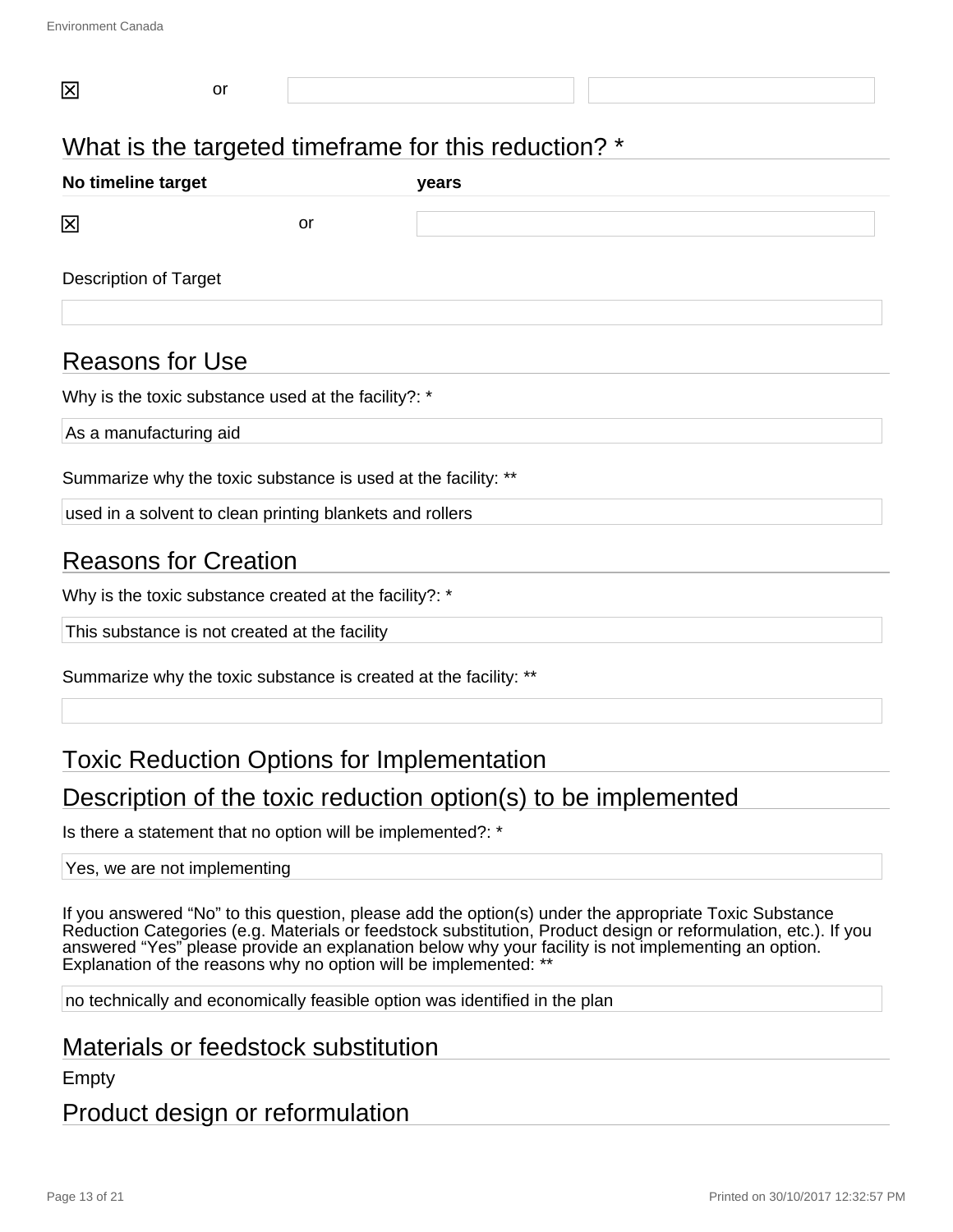## Empty

## Equipment or process modifications

**Empty** 

## Spill or leak prevention

Empty

## On-site reuse, recycling or recovery

Empty

# Improved inventory management or purchasing techniques

Empty

## Good operator practice or training

**Empty** 

Rationale for why the listed options were chosen for implementation

General description of any actions undertaken by the owner and operator of the facility to reduce the use and creation of the toxic substance at the facility that are outside of the plan

License Number of the toxic substance reduction planner who made recommendations in the toxic substance reduction plan for this substance (format TSRPXXXX): '

#### TSRP0092

License Number of the toxic substance reduction planner who has certified the toxic substance reduction plan for this substance (format TSRPXXXX): \*

#### TSRP0092

What version of the plan is this summary based on?: \*

New Plan

# 64742-95-6, Light aromatic solvent naphtha

64742-95-6, Light aromatic solvent naphtha

## Substances Section Data

## Statement of Intent

Are the following included in the Facility's TRA Plan?

# Use

Is there a statement that the owner or operator of the facility intends to reduce the use of the toxic substance at the facility?: \*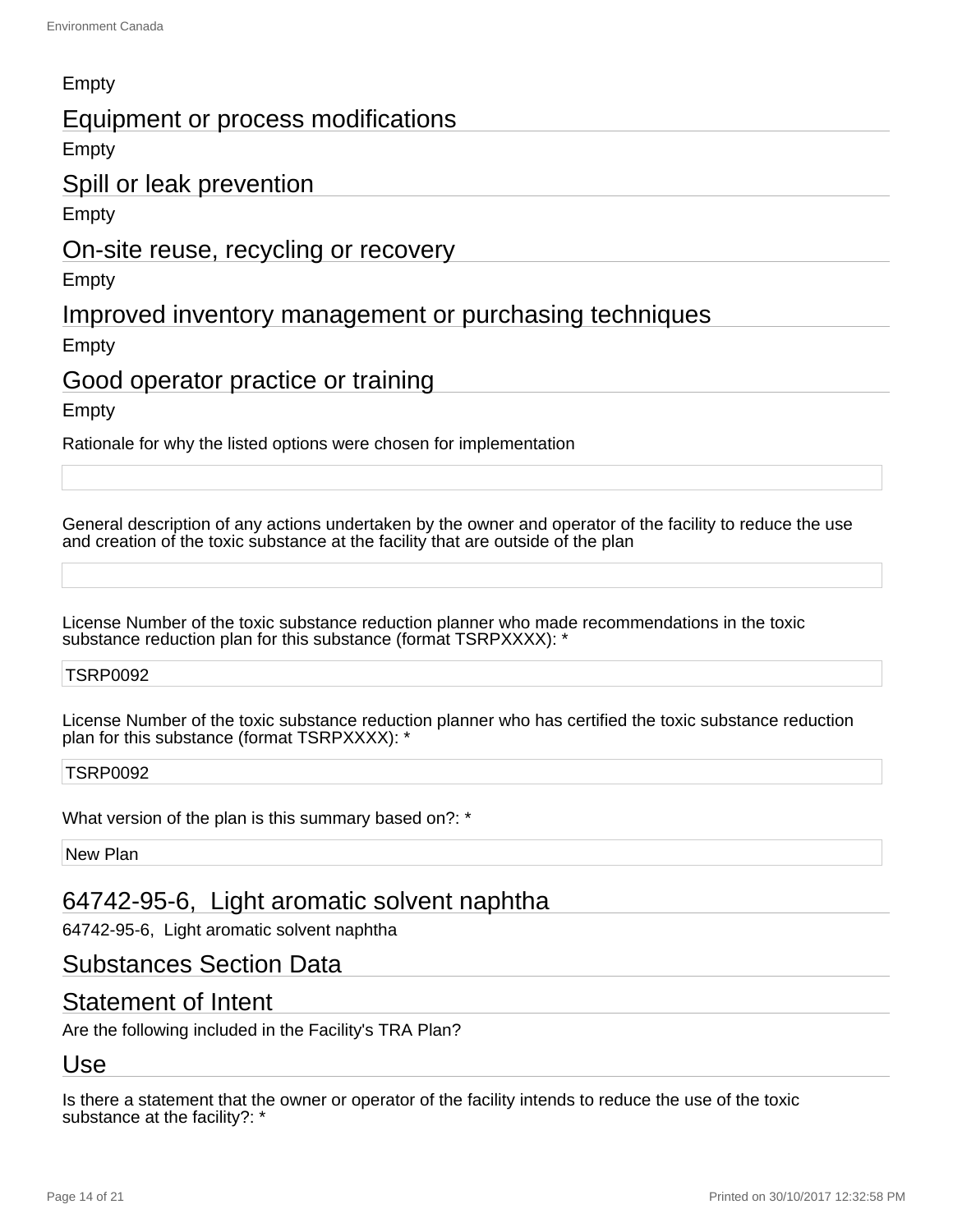#### Yes

If 'yes', exact statement of the intent that is included in the facility's TRA Plan to reduce the use of the toxic substance at the facility: \*\*

St. Joseph Print is committed to reducing the environmental impact of its manufacturing operations. Management will continue to explore options to reduce the usage of toxic substances while providing innovative solutions to our customers.

If 'no', reason in the facility's TRA Plan for no intent to reduce the use of the toxic substance at the facility: \*\*

# **Creation**

Is there a statement that the owner or operator of the facility intends to reduce the creation of the toxic substance at the facility?: \*

No

If 'yes', exact statement of the intent that is included in the facility's TRA Plan to reduce the creation of the toxic substance at the facility: \*\*

If 'no', reason in the facility's TRA Plan for no intent to reduce the creation of the toxic substance at the facility: \*\*

not created at the facility

# Objectives, Targets and Description

## **Objectives**

Objectives in plan: \*

none

## Use Targets

What is the targeted reduction in use of the toxic substance at the

## facility? \*

| No quantity<br>target |    | Quantity | <b>Unit</b> |
|-----------------------|----|----------|-------------|
| 図                     | or |          |             |

# What is the targeted timeframe for this reduction? \*

**No timeline target years**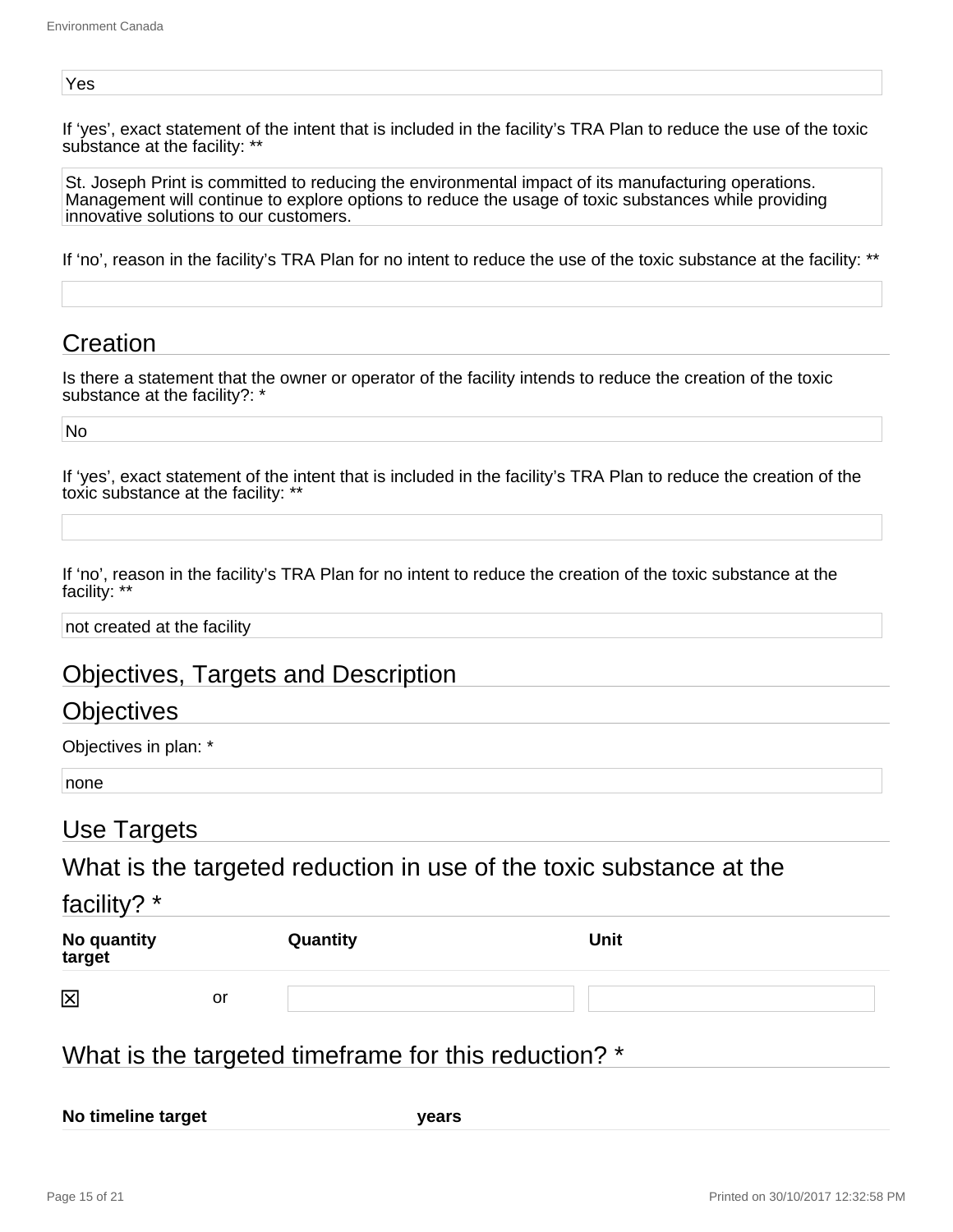| 区                                                                | or       |       |                                                                          |  |
|------------------------------------------------------------------|----------|-------|--------------------------------------------------------------------------|--|
| Description of targets                                           |          |       |                                                                          |  |
|                                                                  |          |       |                                                                          |  |
| <b>Creation Targets</b>                                          |          |       |                                                                          |  |
|                                                                  |          |       | What is the targeted reduction in creation of the toxic substance at the |  |
| facility? *                                                      |          |       |                                                                          |  |
| No quantity<br>target                                            | Quantity |       | <b>Unit</b>                                                              |  |
| 区<br>or                                                          |          |       |                                                                          |  |
| What is the targeted timeframe for this reduction? *             |          |       |                                                                          |  |
| No timeline target                                               |          | years |                                                                          |  |
| 区                                                                | or       |       |                                                                          |  |
| <b>Description of Target</b>                                     |          |       |                                                                          |  |
|                                                                  |          |       |                                                                          |  |
| <b>Reasons for Use</b>                                           |          |       |                                                                          |  |
| Why is the toxic substance used at the facility?: *              |          |       |                                                                          |  |
| As a manufacturing aid                                           |          |       |                                                                          |  |
| Summarize why the toxic substance is used at the facility: **    |          |       |                                                                          |  |
| used in a solvent to clean printing blankets and rollers         |          |       |                                                                          |  |
| <b>Reasons for Creation</b>                                      |          |       |                                                                          |  |
| Why is the toxic substance created at the facility?: *           |          |       |                                                                          |  |
| This substance is not created at the facility                    |          |       |                                                                          |  |
| Summarize why the toxic substance is created at the facility: ** |          |       |                                                                          |  |
| <b>Toxic Reduction Options for Implementation</b>                |          |       |                                                                          |  |

# Description of the toxic reduction option(s) to be implemented

Is there a statement that no option will be implemented?: \*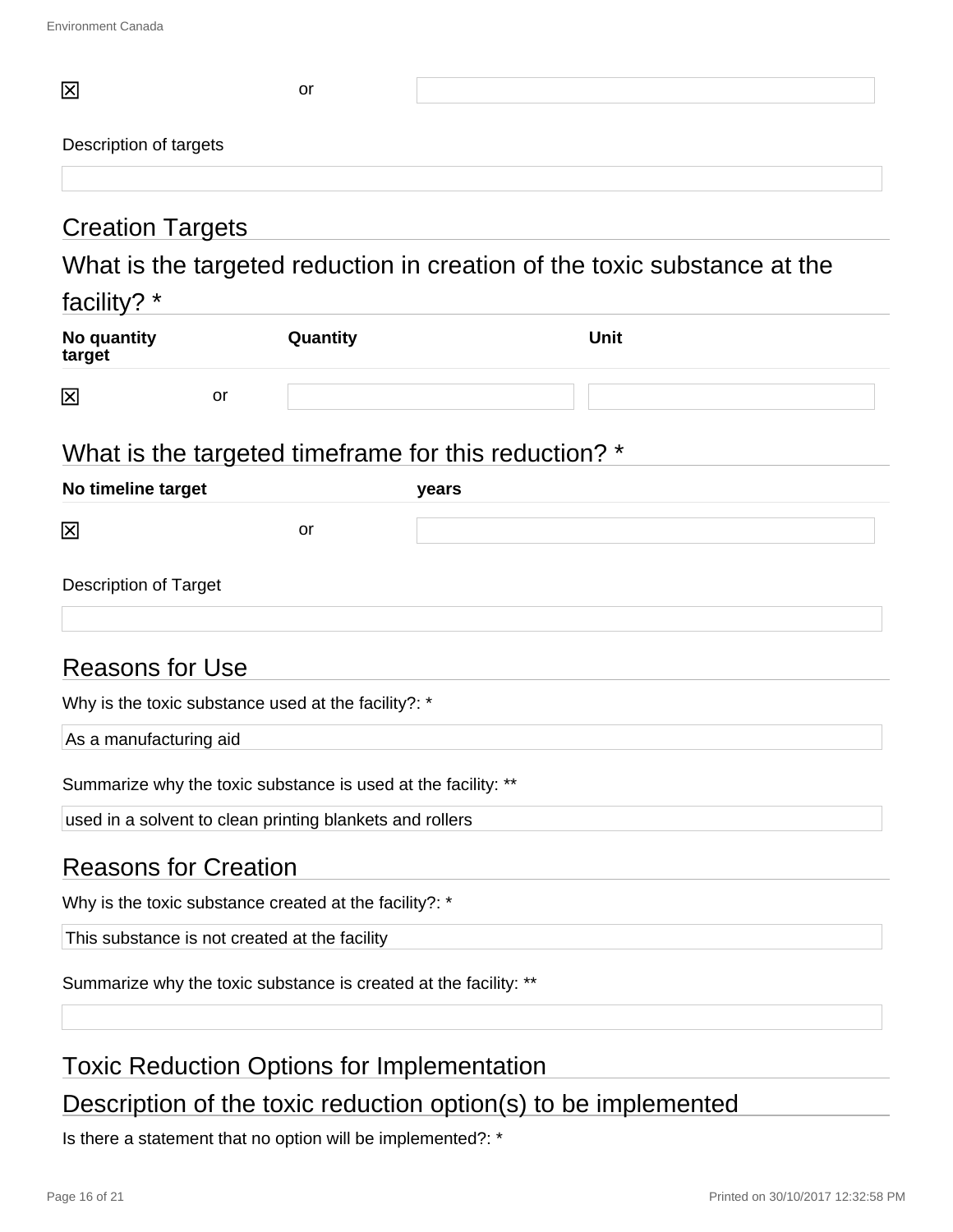#### Yes, we are not implementing

If you answered "No" to this question, please add the option(s) under the appropriate Toxic Substance Reduction Categories (e.g. Materials or feedstock substitution, Product design or reformulation, etc.). If you answered "Yes" please provide an explanation below why your facility is not implementing an option. Explanation of the reasons why no option will be implemented: \*\*

no technically and economically feasible option was identified in the plan

## Materials or feedstock substitution

Empty

## Product design or reformulation

Empty

## Equipment or process modifications

Empty

## Spill or leak prevention

Empty

## On-site reuse, recycling or recovery

Empty

## Improved inventory management or purchasing techniques

Empty

## Good operator practice or training

Empty

Rationale for why the listed options were chosen for implementation

General description of any actions undertaken by the owner and operator of the facility to reduce the use and creation of the toxic substance at the facility that are outside of the plan

License Number of the toxic substance reduction planner who made recommendations in the toxic substance reduction plan for this substance (format TSRPXXXX): \*

#### TSRP0092

License Number of the toxic substance reduction planner who has certified the toxic substance reduction plan for this substance (format TSRPXXXX): \*

#### TSRP0092

What version of the plan is this summary based on?: \*

New Plan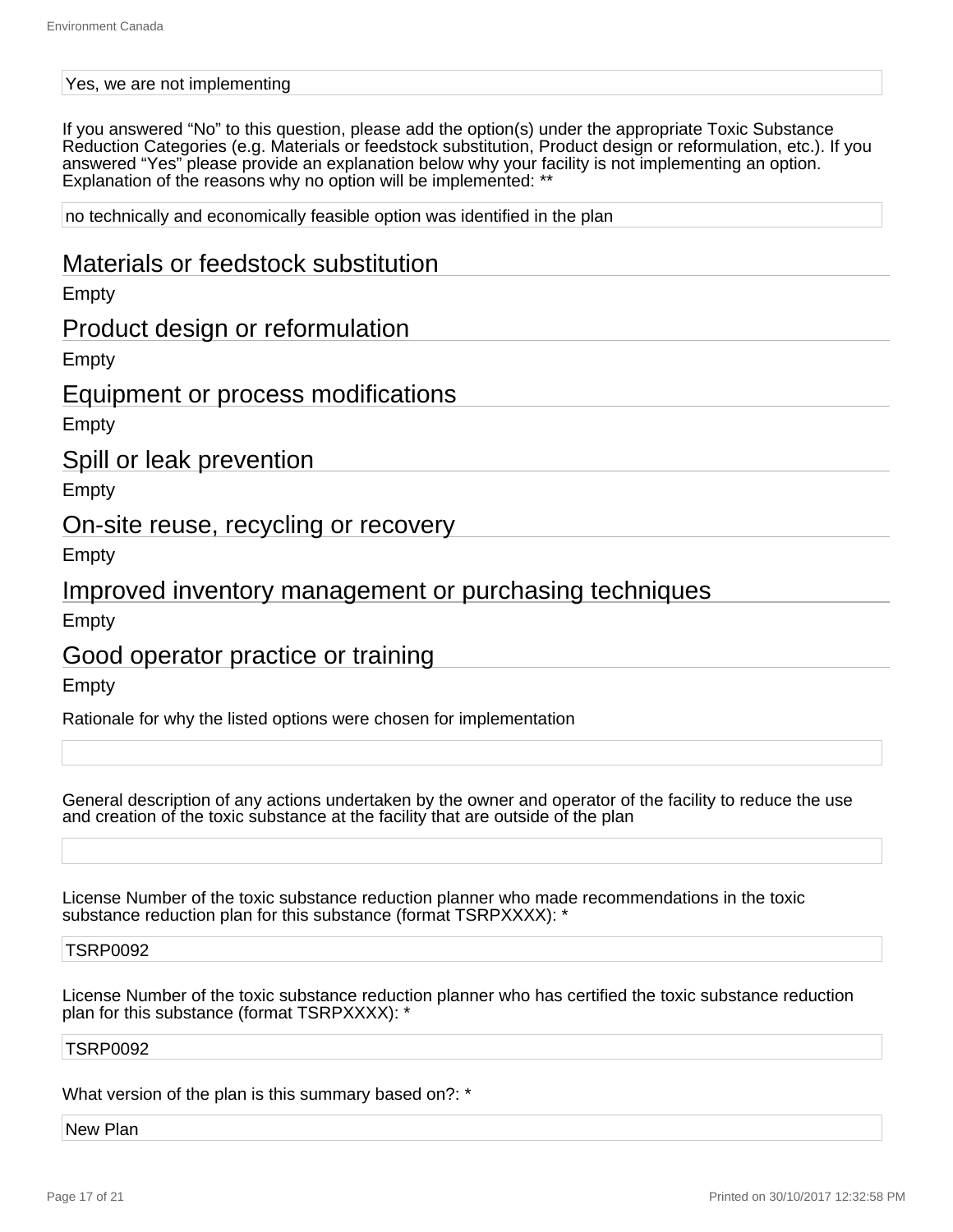# 8052-41-3, Stoddard solvent

8052-41-3, Stoddard solvent

## Substances Section Data

# Statement of Intent

Are the following included in the Facility's TRA Plan?

## Use

Is there a statement that the owner or operator of the facility intends to reduce the use of the toxic substance at the facility?: \*

Yes

If 'yes', exact statement of the intent that is included in the facility's TRA Plan to reduce the use of the toxic substance at the facility: \*\*

St. Joseph Print is committed to reducing the environmental impact of its manufacturing operations. Management will continue to explore options to reduce the usage of toxic substances while providing innovative solutions to our customers.

If 'no', reason in the facility's TRA Plan for no intent to reduce the use of the toxic substance at the facility: \*\*

# Creation

Is there a statement that the owner or operator of the facility intends to reduce the creation of the toxic substance at the facility?: \*

No

If 'yes', exact statement of the intent that is included in the facility's TRA Plan to reduce the creation of the toxic substance at the facility: \*\*

If 'no', reason in the facility's TRA Plan for no intent to reduce the creation of the toxic substance at the facility: \*\*

not created at the facility

# Objectives, Targets and Description

## **Objectives**

Objectives in plan: \*

none

## Use Targets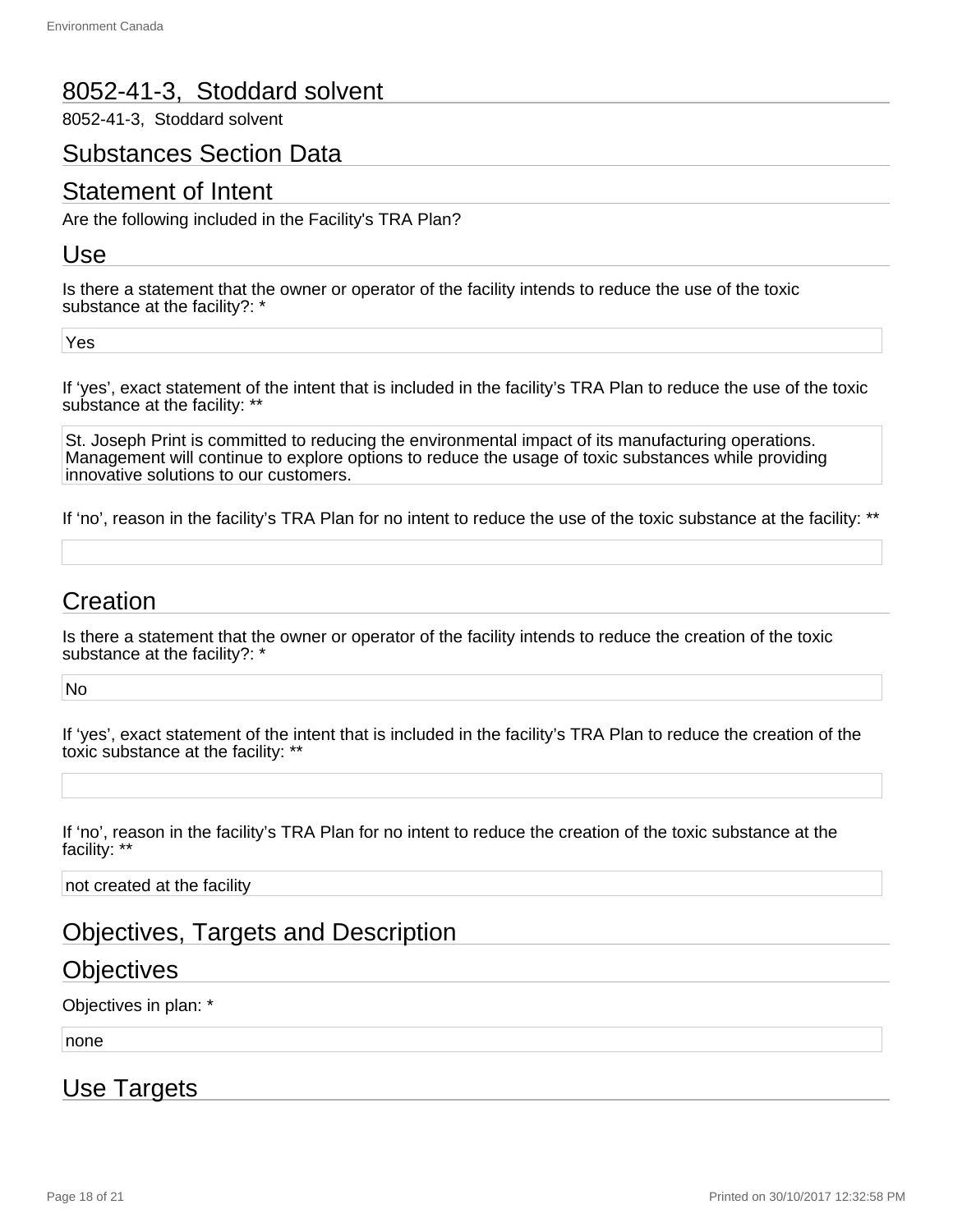# What is the targeted reduction in use of the toxic substance at the

| facility? *                                                   |    |                                                              |                                                      |                                                                          |  |
|---------------------------------------------------------------|----|--------------------------------------------------------------|------------------------------------------------------|--------------------------------------------------------------------------|--|
| No quantity<br>target                                         |    | Quantity                                                     |                                                      | <b>Unit</b>                                                              |  |
| 図                                                             | or |                                                              |                                                      |                                                                          |  |
|                                                               |    |                                                              | What is the targeted timeframe for this reduction? * |                                                                          |  |
| No timeline target                                            |    |                                                              | years                                                |                                                                          |  |
| 図                                                             |    | or                                                           |                                                      |                                                                          |  |
| Description of targets                                        |    |                                                              |                                                      |                                                                          |  |
| <b>Creation Targets</b>                                       |    |                                                              |                                                      |                                                                          |  |
| facility? *                                                   |    |                                                              |                                                      | What is the targeted reduction in creation of the toxic substance at the |  |
| No quantity<br>target                                         |    | Quantity                                                     |                                                      | <b>Unit</b>                                                              |  |
| 図                                                             | or |                                                              |                                                      |                                                                          |  |
|                                                               |    |                                                              | What is the targeted timeframe for this reduction? * |                                                                          |  |
| No timeline target                                            |    |                                                              | years                                                |                                                                          |  |
| 区                                                             |    | or                                                           |                                                      |                                                                          |  |
| <b>Description of Target</b>                                  |    |                                                              |                                                      |                                                                          |  |
| <b>Reasons for Use</b>                                        |    |                                                              |                                                      |                                                                          |  |
| Why is the toxic substance used at the facility?: *           |    |                                                              |                                                      |                                                                          |  |
| As a manufacturing aid                                        |    |                                                              |                                                      |                                                                          |  |
| Summarize why the toxic substance is used at the facility: ** |    |                                                              |                                                      |                                                                          |  |
|                                                               |    | used in a solvent for cleaning printing blankets and rollers |                                                      |                                                                          |  |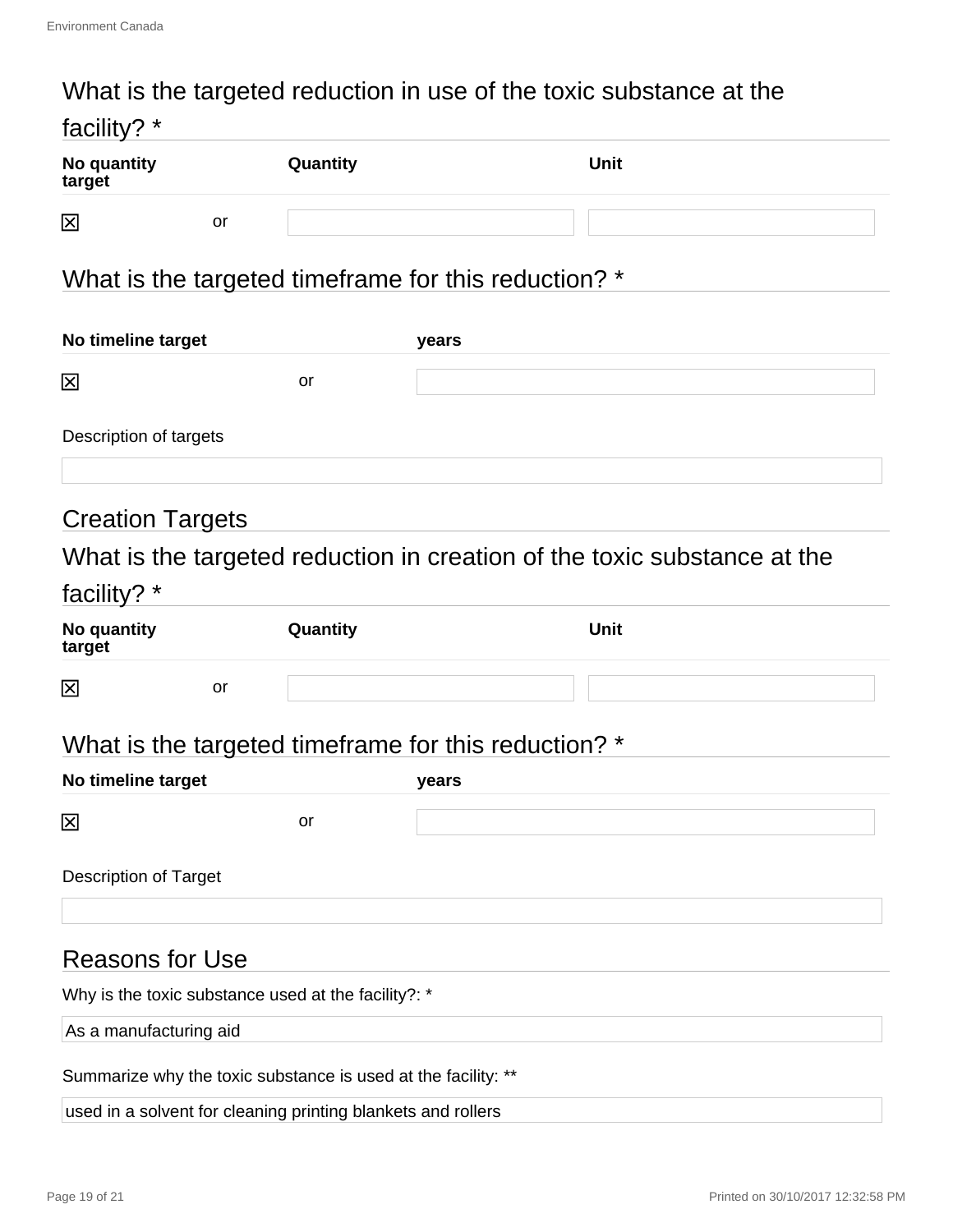# Reasons for Creation

Why is the toxic substance created at the facility?: \*

This substance is not created at the facility

Summarize why the toxic substance is created at the facility: \*\*

# Toxic Reduction Options for Implementation

# Description of the toxic reduction option(s) to be implemented

Is there a statement that no option will be implemented?: \*

Yes, we are not implementing

If you answered "No" to this question, please add the option(s) under the appropriate Toxic Substance Reduction Categories (e.g. Materials or feedstock substitution, Product design or reformulation, etc.). If you answered "Yes" please provide an explanation below why your facility is not implementing an option. Explanation of the reasons why no option will be implemented: \*\*

no technically and economically feasible options were identified in the plan

## Materials or feedstock substitution

Empty

Product design or reformulation

Empty

## Equipment or process modifications

Empty

Spill or leak prevention

Empty

## On-site reuse, recycling or recovery

Empty

Improved inventory management or purchasing techniques

Empty

## Good operator practice or training

Empty

Rationale for why the listed options were chosen for implementation

General description of any actions undertaken by the owner and operator of the facility to reduce the use and creation of the toxic substance at the facility that are outside of the plan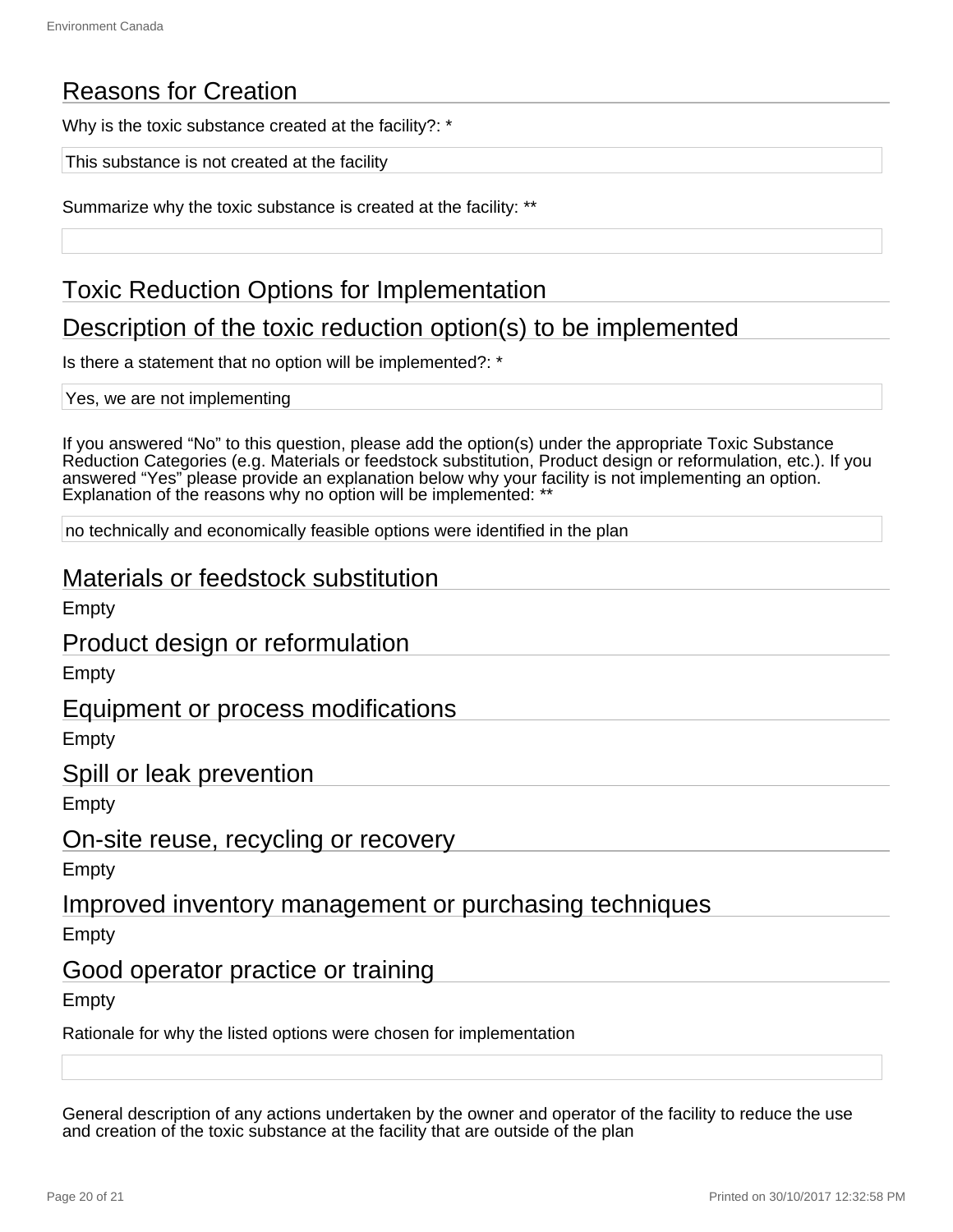License Number of the toxic substance reduction planner who made recommendations in the toxic substance reduction plan for this substance (format TSRPXXXX): \*

#### TSRP0092

License Number of the toxic substance reduction planner who has certified the toxic substance reduction plan for this substance (format TSRPXXXX): \*

#### TSRP0092

What version of the plan is this summary based on?: \*

New Plan